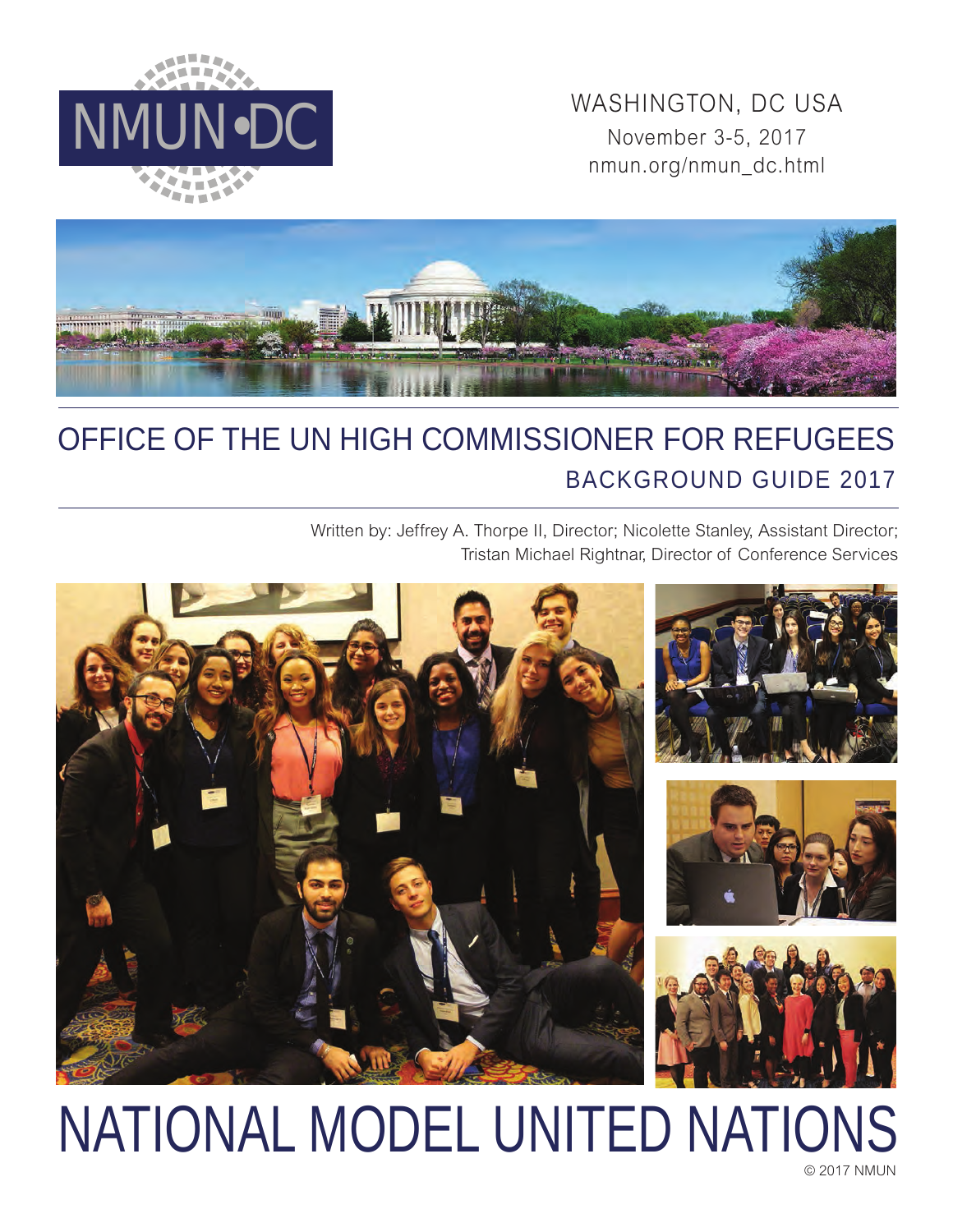

## **NATIONAL MODEL UNITED NATIONS**

THE WORLD'S LARGEST UNIVERSITY-LEVEL SIMULATION • SINCE 1927 2945 44th Avenue South • Minneapolis, MN 55406 www.nmun.org •  $info@$ nmun.org • 612.353.5649



Dear Delegates,

Welcome to the 2017 National Model United Nations Conference in Washington, DC (NMUN•DC)! We are pleased to introduce you to our committee, the Office of the United Nations High Commissioner for Refugees (UNHCR). This year's staff is: Director Jeffrey Thorpe and Assistant Director Nicolette Stanley. Jeffrey completed his B.A. in Political Science and International studies in 2011 and his Master's of Public Administration with a focus in public management in 2013. Currently, Jeffrey is the Research and Statistical Analyst for the Judicial Council of Georgia Administrative Office of the Courts. This will be his fourth year on DC staff, and he is excited to return to NMUN•DC. Nicolette graduated with a B.S. in Political Science from Texas Christian University in 2015, and currently works in Government Relations in Washington, D.C. This will be her first year on DC staff.

The topics under discussion for UNHCR are:

- 1. Addressing the Needs of the Internally Displaced
- 2. Improving Housing and Food Security for Urban Refugees

UNHCR is an important organization within the UN system, and it plays a critical role in ensuring the protection, welfare, and rights of refugees, internally displaced persons, and asylum seekers across the globe. UNHCR offers a forum for the international community to communicate, offer financial assistance, and share ideas on issues of displacement. Working closely with governments and other stakeholders, UNHCR is a crucial coordinator and facilitator for the implementation and monitoring of projects related to those that have been displaced around the globe.

This Background Guide serves as an introduction to the topics for this committee. However, it is not intended to replace individual research. We encourage you to explore your Member State's policies in depth and use the Annotated Bibliography and Bibliography to further your knowledge on these topics. In preparation for the Conference, each delegation will submit a [Position Paper](http://nmun.org/dc_position_papers.html) by 11:59 p.m. (Eastern) on 13 October 2017 in accordance with the guidelines in the *[NMUN Position Paper Guide](http://nmun.org/downloads/NMUNPPGuide.pdf)*.

Two resources, to download from the [NMUN website,](http://nmun.org/dc_preparations.html) that serve as essential instruments in preparing for the Conference and as a reference during committee sessions are the:

- 1. *[NMUN Delegate Preparation Guide](http://nmun.org/downloads/NMUNDelegatePrepGuide.pdf)* explains each step in the delegate process, from pre-Conference research to the committee debate and resolution drafting processes. Please take note of the information on plagiarism, and the prohibition on pre-written working papers and resolutions. Delegates should not start discussion on the topics with other members of their committee until the first committee session.
- 2. *[NMUN Rules of Procedure](http://nmun.org/downloads/NMUNRules.pdf)* include the long and short form of the rules, as well as an explanatory narrative and example script of the flow of procedure.

In addition, please review the mandatory [NMUN Conduct](http://nmun.org/policies_codes.html) Expectations on the NMUN website. They include the Conference dress code and other expectations of all attendees. We want to emphasize that any instances of sexual harassment or discrimination based on race, gender, sexual orientation, national origin, religion, age, or disability will not be tolerated.

If you have any questions concerning your preparation for the committee or the Conference itself, please contact the Deputy Secretary-General, Jess Mace, at [dsg.dc@nmun.org.](mailto:dsg.dc@nmun.org)

We wish you all the best in your preparations and look forward to seeing you at the Conference!

Jeffrey A. Thorpe II, *Director* Nicolette Stanley, *Assistant Director*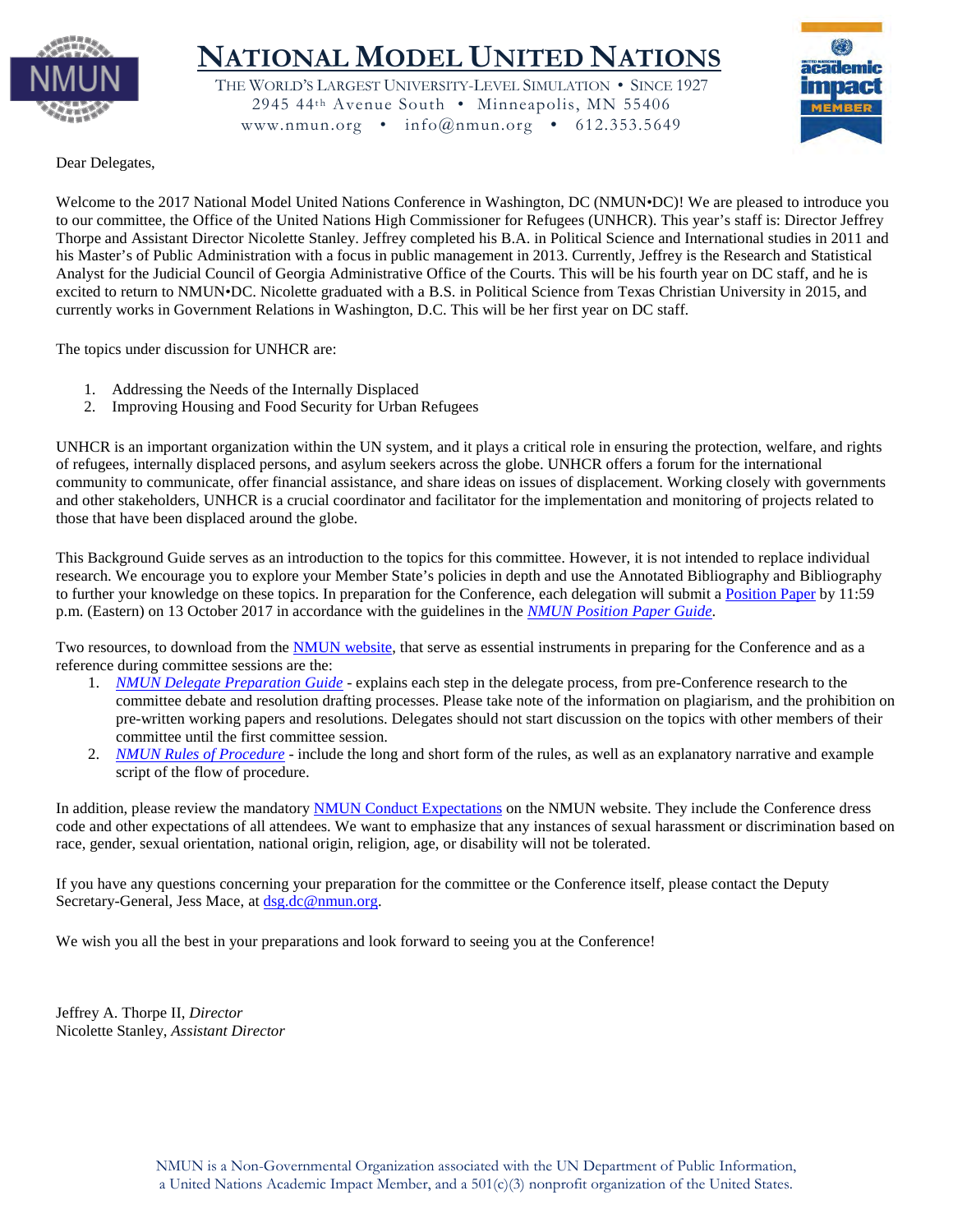

## **Committee Overview**

*"Instead of burden sharing, we see borders closing, instead of political will there is political paralysis…yet, there is cause for hope. In contrast to the toxic narrative repeatedly played out in the media we have often witnessed an outpouring of generosity; by host communities, by individuals, and by families opening their homes."*<sup>1</sup>

#### *Introduction*

The Office of the United Nations High Commissioner for Refugees (UNHCR) is the United Nations (UN) agency whose primary purpose is the protection of the welfare and rights of refugees.<sup>2</sup> It was established by the UN General Assembly in 1951 as a result of the aftermath of World War II.<sup>3</sup> Initially, it had a three-year limited mandate to address the high number of Europeans who were displaced due to the war.<sup>4</sup>

The **Office of the United Nations High Commissioner for Refugees** (UNHCR) is a programme and fund of the United Nations, reporting to the Economic and Social Council and General Assembly.

Since its initial mandate, UNHCR has expanded to address refugee crises around the globe and continues to protect the welfare of refugees.<sup>5</sup> Due to the necessity of UNHCR's continued work, the General Assembly repeatedly extended UNHCR's mandate every three years until 2003, when it decided to prolong the mandate indefinitely.<sup>6</sup>

Most of UNHCR's resources are dedicated to supporting operations at the field level, in order to address the needs of specific groups, such as refugees, internally displaced persons (IDPs), and asylum seekers.<sup>7</sup> A refugee is a person who, reasonably fearing persecution for reasons of race, religion, nationality, membership of a particular social group or political conviction, has left the country of their nationality or habitual residence.<sup>8</sup> Further, the definition states that they are unable to or, because of such fear, are not willing to return to the sovereign territory of the country they fled.<sup>9</sup> IDPs are defined as individuals who have had to flee their homes, but have not crossed an international border.<sup>10</sup> Asylum seekers are those who look for protection in a different country, but whose claim for refugee status has not been ascertained; 2015 saw the highest number of asylum seekers ever recorded.<sup>11</sup> All of these groups can be categorized as victims of "forced migration."<sup>12</sup>

UNHCR provides humanitarian aid in a variety of forms, including food and nutritional supplements, basic shelter, as well long-term accommodation such as camps or other forms of housing, cash assistance, and legal services.<sup>13</sup> The agency is also involved in efforts to integrate refugees into their host state or, if refugees are able to return, to resettle and reintegrate them into their state of origin.<sup>14</sup> UNHCR also works closely with other agencies to address the needs of individuals who have been displaced due to natural disasters, as was the case this year with a major earthquake occurring in Ecuador, leaving nearly 73,000 people displaced.<sup>15</sup> An additional area of concern are stateless individuals, who lack an official nationality due to discrimination, state succession, or conflict.<sup>16</sup>

<sup>1</sup> UNHCR, *High Commissioner, Filippo Grandi on World Refugee Day*, 2016.

<sup>2</sup> UNHCR, *What We Do*, 2017.

<sup>3</sup> UN General Assembly, *Refugees and Stateless Persons (A/RES/319 (IV))*, 1949; UNHCR, *History of UNHCR*, 2017.

<sup>4</sup> Ibid.

<sup>5</sup> Ibid.

<sup>6</sup> UN General Assembly, *Implementing actions proposed by the United Nations High Commissioner for Refugees to strengthen the capacity of his Office to carry out its mandate (A/RES/58/153)*, 2003.

<sup>7</sup> UNHCR, *Executive Committee*, 2017.

<sup>8</sup> *Convention Relating to the Status of Refugees*, 1951; *Protocol Relating to the Status of Refugees*, 1967; UNHCR, *Refugees*, 2017.

<sup>&</sup>lt;sup>9</sup> Ibid.

<sup>10</sup> UNHCR, *Internally Displaced People*, 2017.

<sup>11</sup> UNHCR, *UNHCR 2015 Global Trends, Forced Displacement*, 2016.

<sup>12</sup> Forced Migration Online, *What is forced migration*?, 2012.

<sup>13</sup> UNHCR, *Cash in Hand*, 2011; UNHCR, *Protection*, 2017.

<sup>14</sup> UNHCR, *UNHCR Policy on Alternatives to Camps*, 2014; UNHCR, *Public Health*, 2017.

<sup>15</sup> UNHCR, *One month after the earthquake, humanitarian needs persist in Ecuador*, 2016.

<sup>16</sup> UNHCR*, Ending Statelessness*, 2017.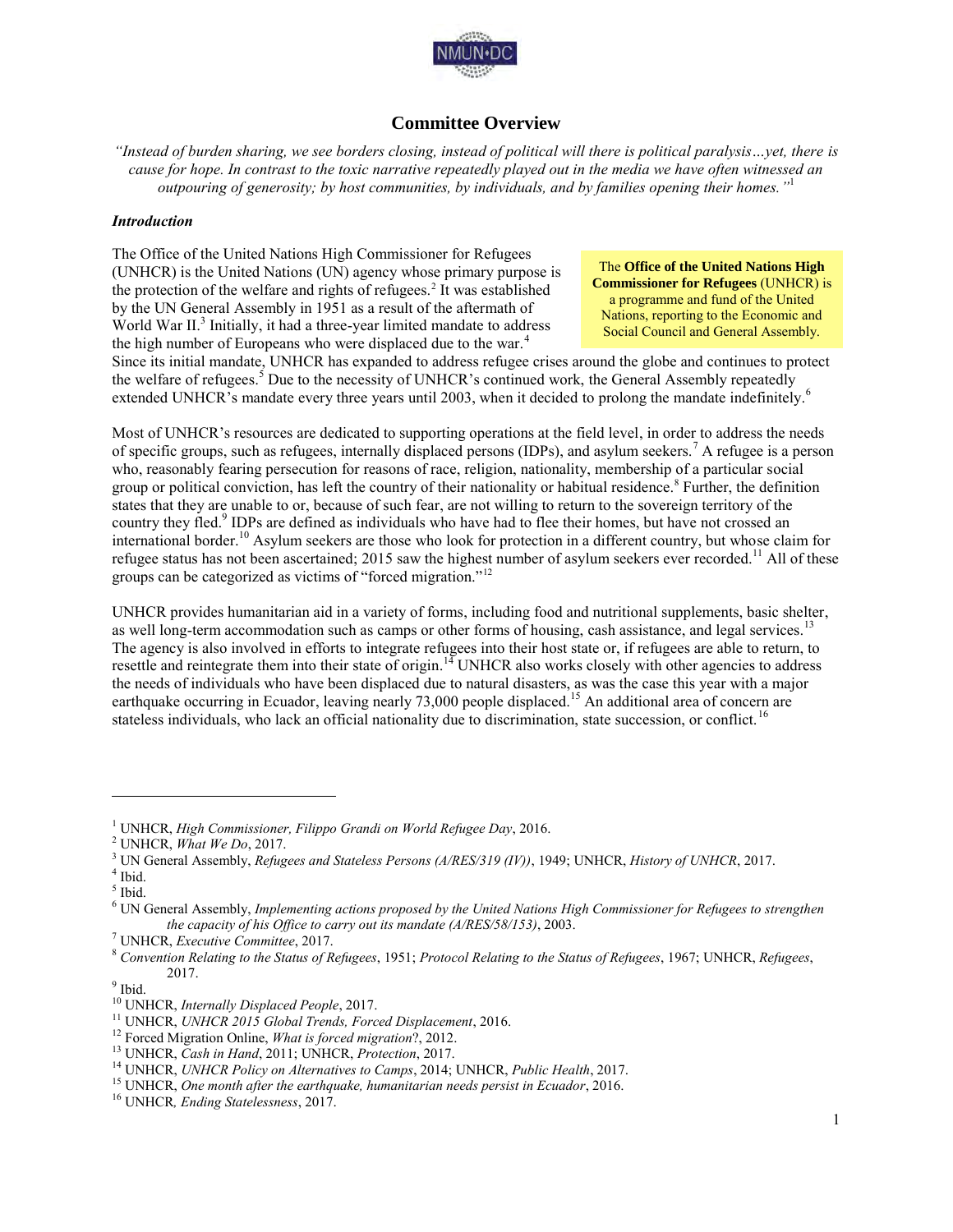

UNHCR evolved over the decades and has since seen a dramatic shift in the dialogue surrounding the situation of refugees.<sup>17</sup> From 1945 to 1985, UNHCR focused mainly on the resettlement of refugees; however, after this period, as the causes of displacement varied, the agency shifted towards the concept of repatriation as a possible solution.<sup>1</sup> In 1993, the idea of providing refugees with the possibility to return safely to their homes by offering temporary protective measures, including providing the basic necessities of life, was solidified.<sup>19</sup> From the mid-1990s, the number of cases related to refugees seeking to return home expanded, as measures to resolve Cold War conflicts increased.<sup>20</sup> As a result, UNHCR's role in reintegration evolved to include infrastructure and community development, as well as a focus on the importance of reconciliation and peacebuilding in affected communities.<sup>21</sup>

#### *Governance, Structure, and Membership*

UNHCR employs over 10,800 national and international staff members working in 128 Member States, including in Geneva, Switzerland, where UNHCR's headquarters are located.<sup>22</sup> Additionally, UNHCR has increased its budget from \$300,000 in its first year to \$7,184.7 million in 2016, and now addresses the needs of over 65 million forcibly displaced persons worldwide.<sup>23</sup> UNHCR falls under the UN's Programmes and Funds, reports directly to the General Assembly, and is governed by the Member States that make up its Executive Committee (ExCom).<sup>24</sup> The ExCom approves the agency's annual program priorities and budget.<sup>25</sup> Member States are elected by the Economic and Social Council (ECOSOC) to become members of the ExCom, and are selected according to equitable geographical allocations.<sup>26</sup> At its creation, the ExCom was comprised of 24 members; the membership has since grown to 98 Member States.<sup>27</sup> The ExCom reports directly to the General Assembly Third Committee, and it must follow directives issued by either the General Assembly or ECOSOC.<sup>28</sup> The ExCom meets once per year, usually in October, to review financial matters for the coming year, to give advice to the High Commissioner, to authorize appeals for funds, and to approve biennial targets.<sup>29</sup> In 1995, the ExCom created a Standing Committee, which meets three times per year to discuss the work of the body as a whole, and any new situations to be addressed.<sup>30</sup> In January 2016 the General Assembly elected High Commissioner, Filippo Grandi, to serve a five-year term.<sup>31</sup> Grandi works in close collaboration with the Deputy High Commissioner and the Assistant High Commissioner for Protection and Operations to oversee the work of the agency's secretariat and its regional offices.<sup>32</sup>

UNHCR's budget rests on four pillars: refugees, stateless people, reintegration programs, and IDPs.<sup>33</sup> This translates to a revised projected budget of \$7,184.7 million for 2016 and an expected \$7,309.7 million for 2017.<sup>34</sup> The budget stems almost entirely from voluntary donations by Member States, intergovernmental institutions, corporations, foundations, and individuals worldwide.<sup>35</sup> As a means of acquiring these donations, UNHCR releases an annual Global Appeal that provides detailed information regarding the major areas of concern for UNHCR, as well as supplementary appeals that address specific situations worldwide.<sup>36</sup> Included in this budget are contributions from the UN Central Emergency Response Fund (CERF), which provides funding in the case of situations that require an

<sup>17</sup> Chimni, *From Resettlement to Involuntary Repatriation*, 2004, p. 54.

 $^{18}$  Ibid.

 $19$  Ibid.

<sup>20</sup> Macrae, *Aiding Peace…and War: UNHCR, Returnee Reintegration, and the Relief-Development Debate*, 1999.  $^{21}$  Ibid.

<sup>22</sup> UN General Assembly, *Refugees and Stateless Persons (A/RES/319 (IV))*, 1949; UNHCR, *History of UNHCR*, 2017.

<sup>23</sup> UNHCR, *2015 Global Trends*, *Forced Displacement* 2016; UNHCR, *Fact Sheet: Global Forced Displacement*, 2016.

<sup>24</sup> New Zealand, *United Nations Handbook 2016-17*, 2016, p. 264.

<sup>25</sup> UNHCR, *Statute of the Office of the United Nations High Commissioner for Refugees*, 2010, p. 2.

<sup>26</sup> Ibid, p. 3.

<sup>27</sup> UNHCR, *ExCom Membership*, 2017.

 $^{28}$  Ibid.

<sup>29</sup> UNHCR, *ExCom Membership*, 2017; UNHCR, *ExCom Structure and Meetings*, 2017.

 $30$  Ibid.

<sup>31</sup> UNHCR, *The High Commissioner*, 2017.

<sup>32</sup> UNHCR, *Governments and Partners*, 2017.

<sup>33</sup> UNHCR, *Biennial programme budget 2016-2017 (revised) of the Office of UNHCR*, 2016*.*

<sup>34</sup> Ibid*.*

<sup>35</sup> UNHCR, *Donors*, 2017; UNHCR, *UNHCR Global Appeal 2016-2017: Working in Partnerships*, 2016; UNHCR, *Partnerships*, 2017.

<sup>36</sup> UNHCR, *The Global Appeal and Supplementary Appeals*, 2016; UNHCR, *UNHCR Global Appeal 2016-2017*, 2016.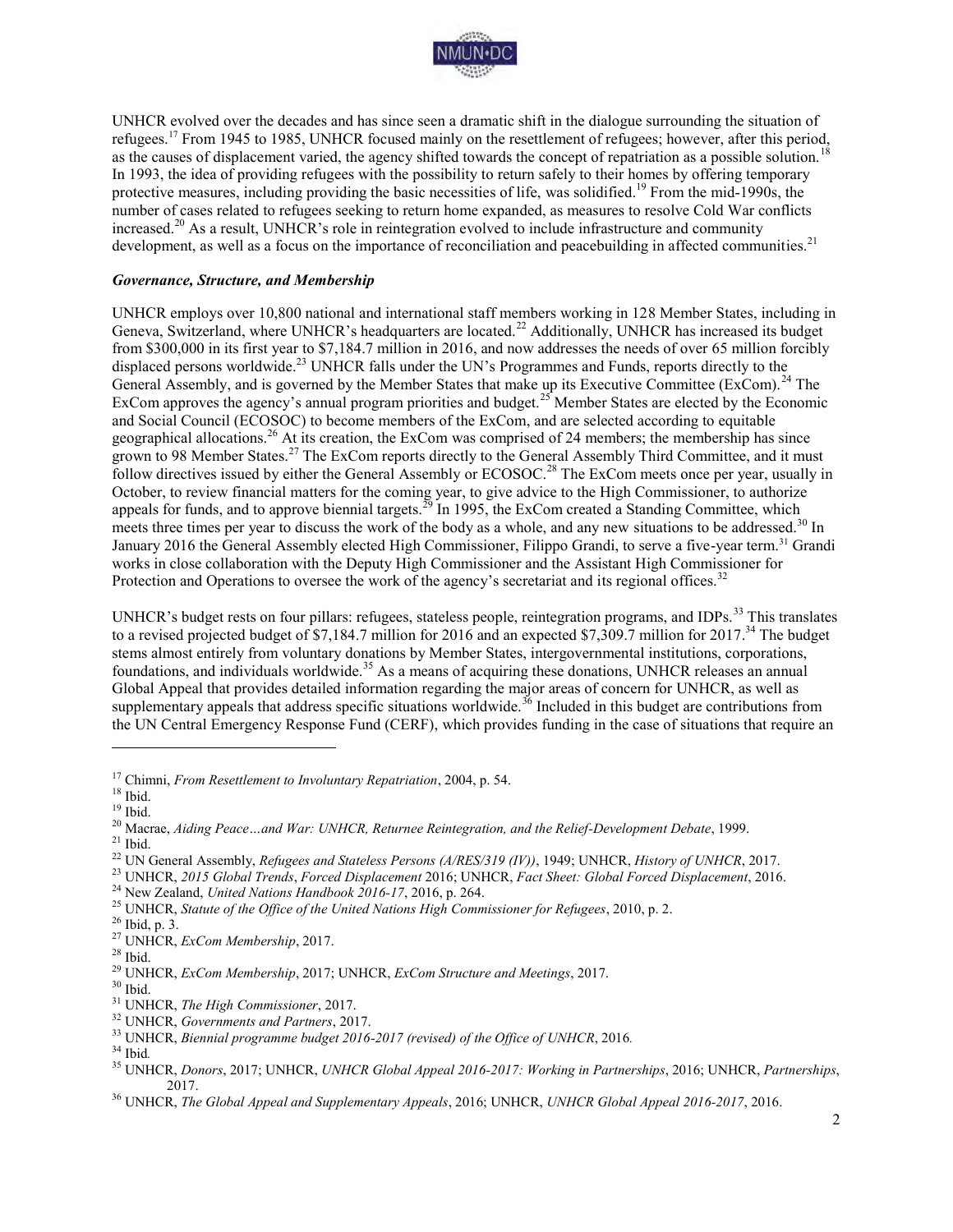

immediate response, such as a natural disaster or violent conflict.<sup>37</sup> UNHCR is facing unprecedented challenges with displacement and migration creating the ever-rising funding gap, which corresponded to 42% of the 33 UN appeals being funded in 2015.<sup>38</sup> UNHCR's 2017 Projected Global Resettlement Needs reports that 1.19 million refugees will need to be resettled next year.<sup>39</sup>

#### *Mandate, Functions, and Powers*

The basis for UNHCR's mandate is Article 14 of the *Universal Declaration of Human Rights* (1948), which specifically recognizes the right of all individuals to seek asylum in another country.<sup>40</sup> The founding document of UNHCR is General Assembly resolution 428 (V), known as the *Statute of the Office of the United Nations High Commissioner for Refugees* (1950).<sup>41</sup> Here, UNHCR's mandate is defined as: "providing international protection, under the auspices of the United Nations, to refugees who fall within the scope of the present Statute and of seeking permanent solutions for the problem of refugees by assisting Governments and […] private organizations to facilitate the voluntary repatriation of such refugees, or their assimilation within new national communities."<sup>42</sup>

Other fundamental documents for UNHCR include the 1951 *Convention Relating to the Status of Refugees*, which defines the term "refugee" as well as the rights and obligations of refugees; and the 1967 *Protocol Relating to the Status of Refugees*, which expanded the 1951 Convention and UNHCR's mandate to include refugees from conflicts occurring after 1951.<sup>43</sup> UNHCR's mandate also includes other groups, such as stateless people, as defined in the 1954 *Convention Relating to the Status of Stateless Persons,* and the 1961 *Convention on the Reduction of Statelessness*. <sup>44</sup> While its mandate does not extend specifically to IDPs, UNHCR's expertise in displacement has resulted in the gradual inclusion of IDPs in its work.<sup>45</sup> The 1998 *Guiding Principles on Internal Displacement*, adopted by ECOSOC, outline the rights and protections for IDPs.<sup>46</sup> In 2007, after a series of inter-agency consultations, the ExCom adopted the policy framework and implementation strategy titled *UNHCR's role in support of an enhanced humanitarian response to situations of internal displacement.<sup>47</sup> The framework* emphasizes the agency's primary responsibility to refugees and stipulates that aid to IDPs must be given in collaboration with national governments, local non-governmental organizations (NGOs), and other UN agencies.<sup>48</sup> The mandate of UNHCR was further expanded in the 2011 ExCom report entitled *UNHCR's role in support of an enhanced humanitarian response for the protection of persons affected by natural disasters*. <sup>49</sup> The report emphasizes UNHCR's primary focus on conflict-related disasters, and that its role in natural disaster relief should be limited to pre-existing refugee or displacement operations.<sup>50</sup> Notably, paragraph seven of this report draws attention to the framework's implications for state sovereignty, particularly when it comes to natural disasters.<sup>51</sup>

In recent years, partnerships have become more central to the organization's activities and priorities.<sup>52</sup> For the first time ever, the Secretary-General called for a World Humanitarian Summit, which was held between 23-24 May

<sup>37</sup> UNHCR, *UN Sister Organizations*, 2017.

<sup>38</sup> UNHCR, *Needs and Funding Requirements*, 2016.

<sup>39</sup> UNHCR, *UNHCR's Projected Global Resettlement Needs 2017*, 2016.

<sup>40</sup> UN General Assembly, *Universal Declaration of Human Rights (A/RES/217 A (III))*, 1948; UNHCR, *Convention and Protocol Relating to the Status of Refugees*, 2010.

<sup>41</sup> UNHCR, *Statute of the Office of the United Nations High Commissioner for Refugees*, 2010, p. 2.

 $42$  Ibid, p. 6.

<sup>43</sup> UNHCR, *Convention and Protocol Relating to the Status of Refugees*, 2010; UNHCR, *History of UNHCR*, 2017.

<sup>44</sup> UNHCR, *Convention Relating to the Status of Stateless Persons*, 1954; UNHCR, *Convention on the Reduction of Statelessness*, 1961; UNHCR, *Ending Statelessness*, 2017.

<sup>45</sup> UNHCR, *Internally Displaced People*, 2017.

<sup>46</sup> UN ECOSOC, *Guiding Principles on Internal Displacement (E/CN.4/53/Add.2 (1998))*, 1998.

<sup>47</sup> UNHCR ExCom, *UNHCR's role in support of an enhanced humanitarian response to situations of internal displacement: Policy framework and implementation strategy*, 2007*.* 

 $^{\rm 48}$  Ibid.

<sup>49</sup> UNHCR ExCom, *UNHCR's role in support of an enhanced humanitarian response for the protection of persons affected by natural disasters*, 2011.

<sup>50</sup> Ibid, p. 3.

 $51$  Ibid.

<sup>52</sup> UNHCR ExCom, *Strategic partnerships, including coordination and the World Humanitarian Summit*, 2016.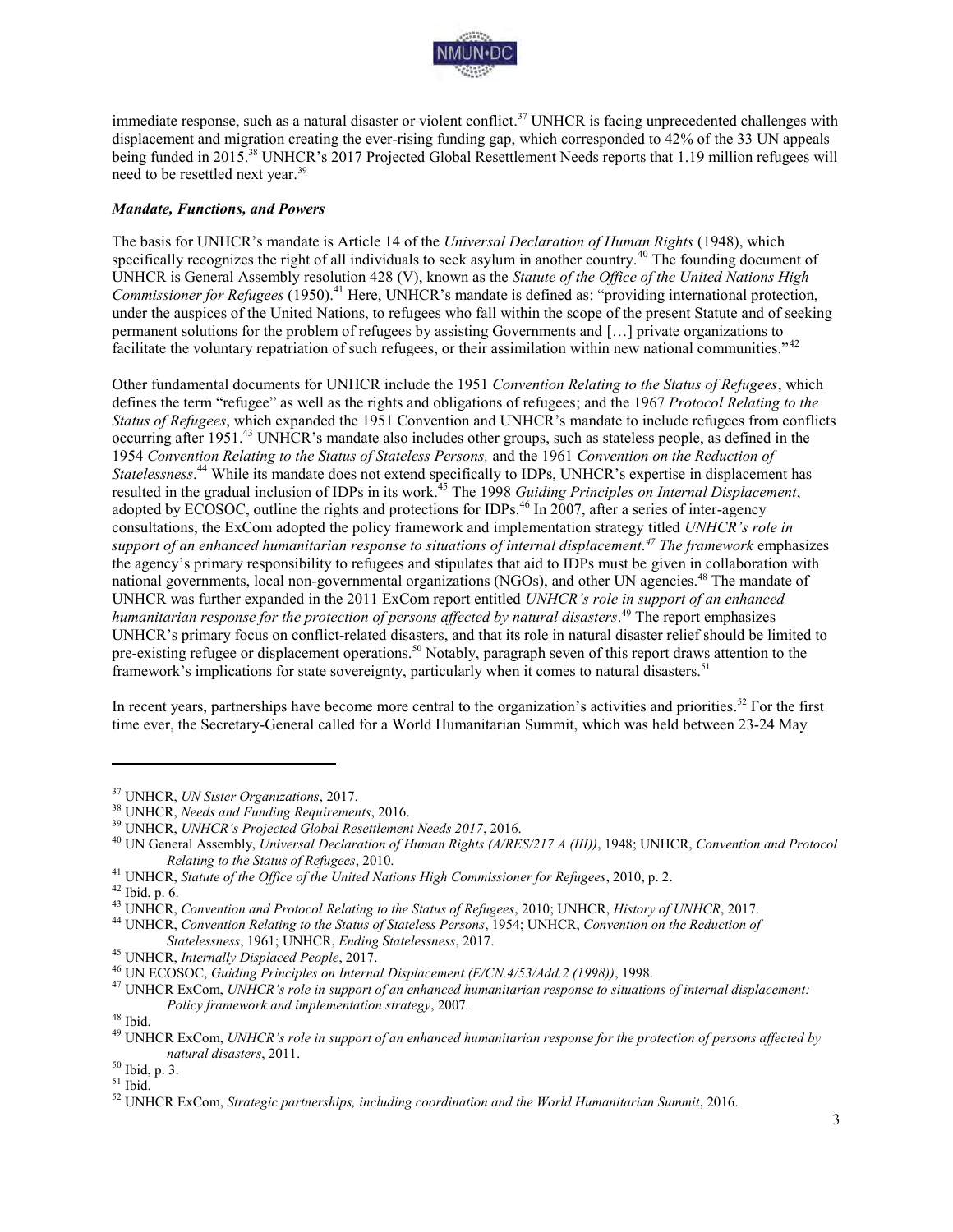

2016 in Istanbul, Turkey.<sup>53</sup> UNHCR was involved in multiple thematic and regional consultations leading up to the Summit with key messages to the international community and partners echoing an inclusive humanitarian system, the imperative need to bridge the humanitarian-development divide, and restructuring how the humanitarian field meets its financial needs.<sup>54</sup> It was at the Summit where the *2030 Agenda for Sustainable Development* (2015) was discussed in the context of providing a framework to overcome the humanitarian-development divide.<sup>55</sup> UNHCR continues to play a crucial role in advocating for the inclusion of displacement issues in national development priorities and for people of concern to be included in the policy framework for implementing the 2030 Agenda.<sup>56</sup>

#### *Recent Sessions and Current Priorities*

UNHCR held its  $67<sup>th</sup>$  ExCom session between 3-7 October 2016.<sup>57</sup> The ExCom mainly focused on financial matters, especially concerning adjustments required due to a rise in crises worldwide, and the fiscal gap currently facing UNHCR.<sup>58</sup> It also appealed for more generous donations by the international community.<sup>59</sup> Last year's ExCom session highlighted two themes for 2016: (1) international cooperation from a protection and solutions perspective; and (2) youth.<sup>60</sup> A few weeks before the scheduled ExCom session took place, the UN General Assembly convened a UN Summit for Refugees and Migrants on 19 September 2016 that fed into the decisions of the ExCom session for 2016.<sup>61</sup> Following this summit, on 20 September 2016, a Presidential Summit led by United States President Barack Obama convened with the following key goals: to raise financial commitments from governments to the refugee crisis, and to make further commitments towards resettling refugees.<sup>62</sup> Lastly, the ninth annual High Commissioner's Dialogue on Protection Challenges will take place on 8-9 December 2016.<sup>63</sup>

UNHCR's *Strategic Framework* for 2016-2017 includes the pursuit of comprehensive solutions, efforts to strengthen the international protection regime and to increase host countries capacities to provide asylum and protection.<sup>64</sup> However, the Strategic Framework for 2018-2019 is the most comprehensive and includes goals set under the 2030 Agenda, as well as durable solutions in the context of bridging the development and humanitarian gap.<sup>65</sup> There are two regions with ongoing crises that have been particularly of focus for UNHCR this year, the first being Central America, dealing with migrants trying to cross to the United States, and the other in Syria where the civil war remains ongoing.<sup>66</sup> To highlight the crisis in Central America, UNHCR held its first international meeting of its kind focused on forced displacement in San Jose, Costa Rica 6-7 July 2016.<sup>67</sup> There have already been over 100,000 people displaced in 2015 from the region.<sup>68</sup> To bring attention to the Syrian conflict that has caused millions to flee and many more millions to become internally displaced, UNHCR convened a ministerial-level meeting on 30 March 2016 to promote global responsibility sharing through pathways for admission of Syrian refugees.<sup>69</sup> The meeting explored various mechanisms for the admission of Syrian refugees from resettlement and providing special

<sup>53</sup> Ibid.

<sup>54</sup> Ibid.  $55$  Ibid.

<sup>56</sup> UN General Assembly, *Transforming Our World: The 2030 Agenda for Sustainable Development (A/RES/70/1)*, 2015.

<sup>57</sup> UNHCR, *2016 Executive Committee Session*, 2016; UNHCR, *67th Session of the Executive Committee of the High Commissioner's Programme*, 2016.

<sup>58</sup> UN General Assembly, *Report of the sixty-sixth session of the Executive Committee of the High Commissioner's Programme: Report of the Executive Committee (A/AC.96/1154)*, 2015, p. 9.

<sup>59</sup> Ibid.

<sup>60</sup> UNHCR, *Oral Update on ExCom Conclusions Process*, 2016.

<sup>61</sup> UNHCR, *United Nations Summit for Refugees and Migrants*, 2016.

<sup>62</sup> United States Department of State, *Leaders' Summit on Refugees*, 2016.

<sup>63</sup> UNHCR, *High Commissioner's Dialogue on Protection Challenges*, 2016.

<sup>64</sup> UNHCR, *Proposed Strategic Framework for the Period 2016-2017*, 2014.

<sup>65</sup> UNHCR, *Proposed Strategic Framework for the Period 2018-2019*, 2016.

<sup>66</sup> UNHCR, *Roundtable on Protection Needs in the Northern Triangle of Central America*, 2016; UNHCR, *UN Secretary General says more help needed for Syrian refugees*, 2016.

<sup>67</sup> UNHCR, *Roundtable on Protection Needs in the Northern Triangle of Central America*, 2016.

 $^{68}$  Ibid.

<sup>69</sup> UNHCR, *Pathways for Admission of Syrian Refugees*, 2016; UNHCR, *UN Secretary General says more help needed for Syrian refugees*, 2016.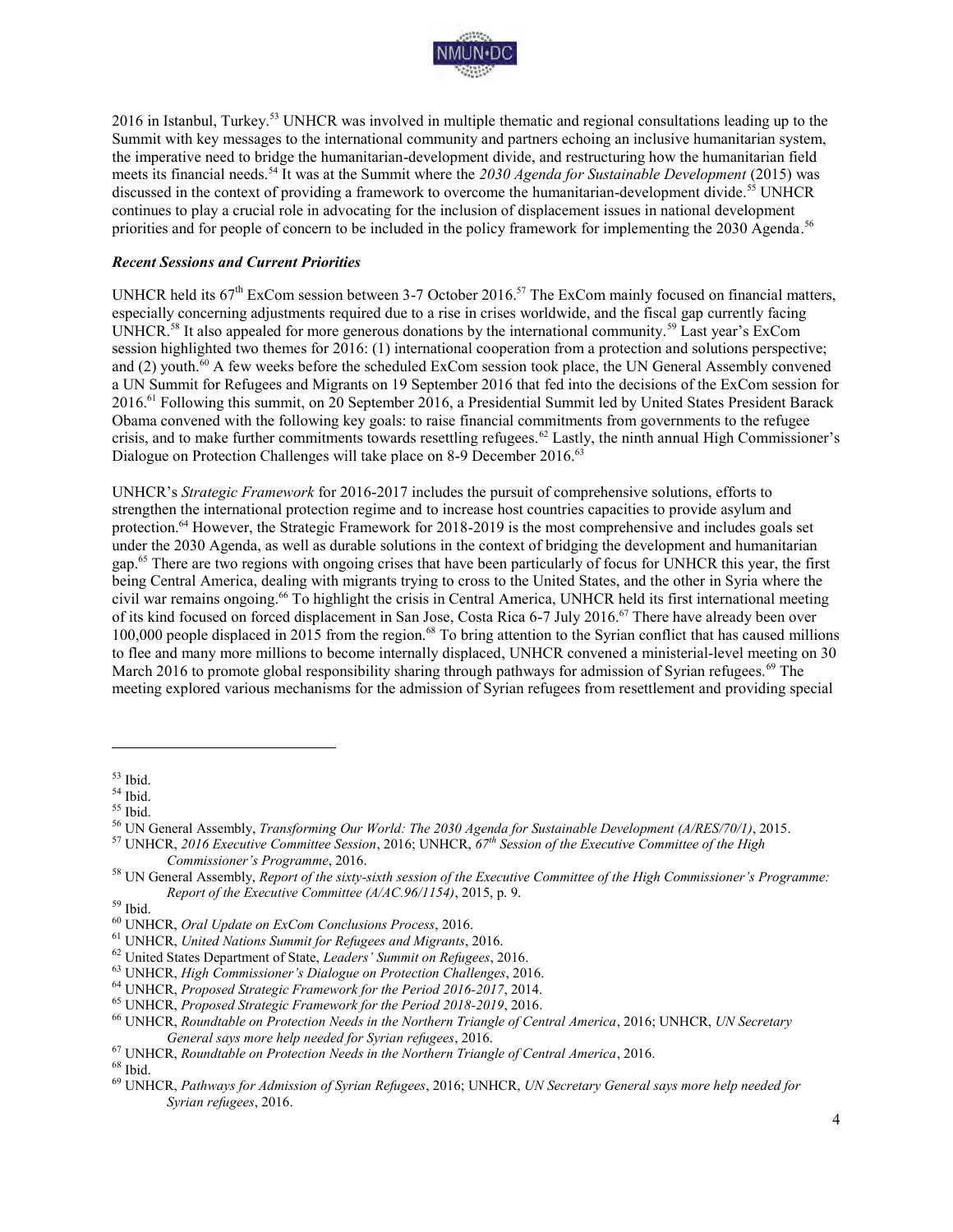

humanitarian visas to additional pathways such as family reunification and labor mobility schemes.<sup>70</sup> The ministerial meeting will feed into the larger high-level plenary meeting of the General Assembly on 19 September 2016.<sup>71</sup>

UNHCR has also provided further guidance on best practices for addressing specific needs for refugees and displaced persons. In December 2016, UNHCR updated its protections 'toolkit' which builds on the 10-Point Plan of Action to collectively collaborate on maintaining human mobility smoothly.<sup>72</sup> The updated plan includes best practices for Member States, Civil Society Organizations (CSO), and other UN partners which account for changed patterns of flows of people today compared to 2006 when the original 10-Point Plan of Action was first published.<sup>73</sup> Also in December, UNHCR issued the "Guidelines on International Protection No. 12" complementing the UNHCR "Handbook on Procedures and Criteria for Determining Refugee Status" to help Member States assess in what kind of circumstances people displaced by conflict could be eligible for receiving a refugee status.<sup>74</sup> Subsequently, the ninth annual High Commissioner's Dialogue on Protection Challenges, held in Geneva, Switzerland, from 8-9 December 2016, focused on the specific needs of young children who are facing heightened risks of violence and conflict.<sup>75</sup> The Dialogue involved many actors including child protection experts who discussed protection initiatives and responses which would assist children that are being persecuted and or eluding violence and conflict.<sup>76</sup> The recommendations aim to guarantee children on the move protection from violence by mainstreaming their best interest regardless of their migration status and to provide them with access to "quality education within 30 days of their initial displacement."<sup>77</sup>

#### *Conclusion*

This year presents itself as both a challenge and an opportunity for the international community to come together. The Global Trends report for 2015 recorded 1.8 million people have fled their state, with only 340, 500 refugees returning back home.<sup>78</sup> UNHCR's upcoming work will need to address these unprecedented figures of displacement leaving nearly 6.7 million in protracted displacement situations at the end of 2015.<sup>79</sup> The world is at a crossroad for action, and that action must have an integrated approach.<sup>80</sup> Durable solutions will become the key for finding greater synergy between the humanitarian and development fields.<sup>81</sup> It is imperative for the international community to rethink its past approaches and find new creative solutions.<sup>82</sup> However, as we see in Syria, political will must be agreed upon as a stepping-stone towards ending the violence and further displacement.<sup>83</sup> The situation of the Syrian refugee crisis in Europe was able to draw attention to the millions fleeing, but the challenge remains in sustaining the support in order to end the conflict, as well as foster openness for the protection of those in need.<sup>84</sup>

### **Annotated Bibliography**

Office of the United Nations High Commissioner for Refugees. (2010). *Statute of the Office of the United Nations High Commissioner for Refugees* [Report]. Retrieved 20 May 2017 from:<http://www.unhcr.org/3b66c39e1.html> *This document contains not only the Statute, but also a helpful introductory note on UNHCR's history and membership. Delegates should begin their research by reviewing the Statute, as it* 

 $\overline{a}$ 

<sup>75</sup> UNHCR, High Commissioner's Dialogue on Protection Challenges, 2016, 2016.

 $76$  Ibid.

<sup>78</sup> UNHCR, *New Approaches to Solutions*, 2016.

 $^{\,81}$  Ibid.

 $84$  Ibid.

<sup>70</sup> UNHCR, *Pathways for Admission of Syrian Refugees*, 2016; UNHCR, *UN Secretary General says more help needed for Syrian refugees*, 2016.

<sup>71</sup> UNHCR, *United Nations Summit for Refugees and Migrants*, 2016.

<sup>72</sup> UNHCR, *UNHCR updates protection 'toolkit' for a world on the move*, 2016.

<sup>73</sup> Ibid.

<sup>74</sup> UN DPI, *UN agency urges Governments to recognize people fleeing war-plagued countries as refugees*, 2016; UNHCR, *Guidelines on International Protection NO. 12, HCR/GIP/16/12*, 2016.

<sup>77</sup> Terre des Hommes International Federation*, Joint messages to the HC Dialogue on Children on the Move*, 2016.

<sup>79</sup> Ibid.

<sup>80</sup> Wilton Park, *Forum on new approaches to protracted displacement*, 2016.

<sup>82</sup> Ibid.

<sup>83</sup> Ibid.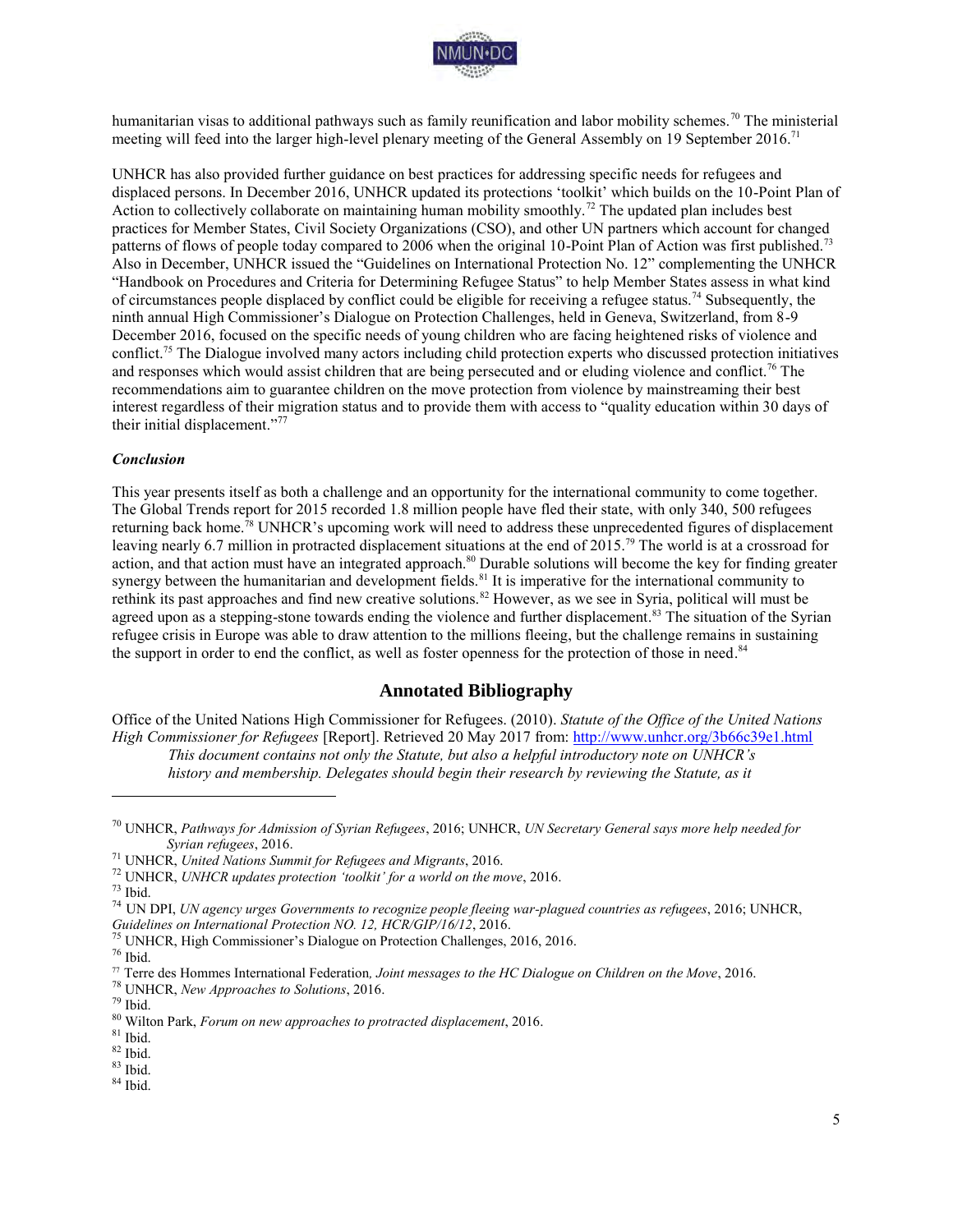

*contains integral information in regards to the function of the committee. The Statute details the rules of procedure for UNHCR, its mandate and functions, and the structure of the organization. Through this source, delegates will gain a better understanding of why this body was created, as well as the intended work of the body and the constraints within which it must function.* 

Office of the United Nations High Commissioner for Refugees. (2015). *Executive Committee* [Website]. Retrieved 20 May 2017 from<http://www.unhcr.org/pages/49c3646c83.html>

*This Website provides a detailed explanation of ExCom, its history, and its role. It also provides links to all major forms of documentation produced by ExCom, including documents that have been submitted by the Standing Committee. In addition, it provides a better understanding for delegates of the process Member States must undergo to become members of ExCom, as well as of the role of observers in the annual meeting. Delegates should use this resource as a means of better understanding the current work being done by ExCom, as well as a source of documentation regarding the topics discussed.* 

Office of the United Nations High Commissioner for Refugees. (2015). *UNHCR 2015 Global Trends, Forced Displacement* [Report]. Retrieved 20 May 2017 from: [http://www.unhcr.org/en](http://www.unhcr.org/en-us/news/latest/2016/6/5763b65a4/global-forced-displacement-hits-record-high.html)[us/news/latest/2016/6/5763b65a4/global-forced-displacement-hits-record-high.html](http://www.unhcr.org/en-us/news/latest/2016/6/5763b65a4/global-forced-displacement-hits-record-high.html) 

*The 2015 Global Trends report tracks forced displacement each year and will give delegates an updated look at what is currently being done in this field. The report shows 2015 recording the highest number yet, 65.3 million people displaced. It highlights the dire situations in Syria, Afghanistan and Somalia, which remain the three countries that produce half of the world's refugees. Delegates will be able to determine the main priorities that UNHCR will encounter in the coming years and gain a better understanding of the Committee as it gives a broad overview of the work of the body.* 

Office of the United Nations High Commissioner for Refugees. (2017). *History of UNHCR* [Website]. Retrieved 18 June 2017 from:<http://www.unhcr.org/pages/49c3646cbc.html>

*Using this source, delegates may delve into the history of the agency since its formation in 1950. This site explains not only the history of UNHCR but also shows how UNHCR has evolved to its*  work in present day conflicts. This source will also assist delegates with understanding what *world events factored into the creation of UNHCR and why its mandate has been modified and extended past the original mandate.* 

Office of the United Nations High Commissioner for Refugees, Executive Committee. (2014). *Proposed Strategic Framework for the Period 2016-2017* [Report]. Standing Committee, 59<sup>th</sup> meeting. Retrieved 20 May 2017 from: [http://www.unhcr.org/en-us/excom/standcom/5319e6a09/unhcrs-programme-united-nations-proposed-strategic](http://www.unhcr.org/en-us/excom/standcom/5319e6a09/unhcrs-programme-united-nations-proposed-strategic-framework-period-2016.html?query=Strategic%20framework%202016)[framework-period-2016.html?query=Strategic%20framework%202016](http://www.unhcr.org/en-us/excom/standcom/5319e6a09/unhcrs-programme-united-nations-proposed-strategic-framework-period-2016.html?query=Strategic%20framework%202016) 

*The Strategic Framework for 2016-2017 will be a useful resource for delegates in order to determine the main activities UNHCR will be implementing throughout this period. Such activities include: promoting gender equality and ensuring UNHCR collaboration with other UN bodies. The biennial programme plan includes wider goals for international protection, durable solutions and assistance to refugees. These goals will be reflected in the activities and guided by UNHCR's GSPs. Delegates should closely study both the Strategic Framework of 2016-2017 together with UNHCR's current GSPs.* 

Office of the United Nations High Commissioner for Refugees, Executive Committee. (2016). *Proposed Strategic Framework for the Period 2018-2019* [Report]. Standing Committee, 65<sup>th</sup> meeting. Retrieved 20 May 2017 from: [http://www.unhcr.org/en-us/excom/standcom/56dedef366/unhcrs-programme-united-nations-proposed-strategic](http://www.unhcr.org/en-us/excom/standcom/56dedef366/unhcrs-programme-united-nations-proposed-strategic-framework-period-2018.html)[framework-period-2018.html](http://www.unhcr.org/en-us/excom/standcom/56dedef366/unhcrs-programme-united-nations-proposed-strategic-framework-period-2018.html) 

*The Strategic Framework outlining the work for UNHCR for 2018-2019 will be complementary to the biennial plan for 2016-2017. In this framework, UNHCR's work will continue to incorporate the larger goals of 'international protection, durable solutions and assistance to refugees' as detailed in the Strategic Framework for 2016-2017. A notable difference from the previous Strategic Framework is that 2018-2019 will be presented to the Committee for Programme and Coordination (CPC); then the CPC will issue a report with conclusions and recommendations*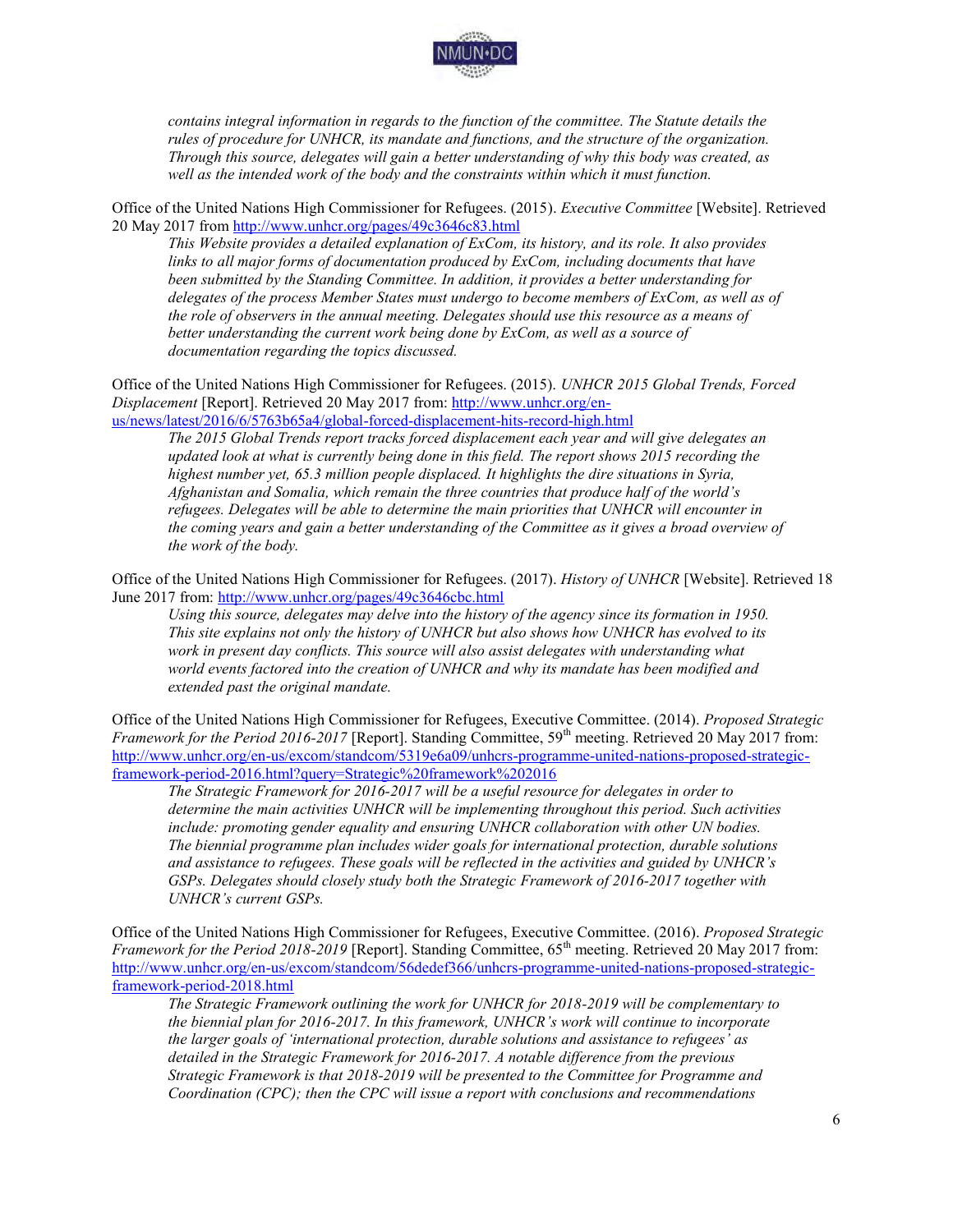

*(A/71/6) for approval by the General Assembly. Delegates will also note that this framework will*  include progress towards the Sustainable Development Goals as well as follow up on relevant *recommendations from international conferences and other humanitarian and development organizations.* 

## **Bibliography**

Chimni, B. (2004). From Resettlement to Involuntary Repatriation: Towards a Critical History of Durable Solutions to Refugee Problems. *Refugee Survey Quarterly*, 23 (3): 55-73. Retrieved 20 May 2017 from: <http://rsq.oxfordjournals.org/content/23/3/55.full.pdf+html>

*Convention Relating to the Status of Refugees.* (1951). Retrieved 20 May 2017 from: <http://www.unhcr.org/3b66c2aa10.html>

Forced Migration Online. (2017). *What is forced migration?* [Website]. Retrieved 20 May 2017 from: <http://www.forcedmigration.org/about/whatisfm>

Macrae, J. (1999). *Aiding Peace…and War: UNHCR, Returnee Reintegration, and the Relief-Development Debate*. Retrieved 20 May 2017 from: [https://www.odi.org/sites/odi.org.uk/files/odi-assets/publications-opinion](https://www.odi.org/sites/odi.org.uk/files/odi-assets/publications-opinion-files/4967.pdf)[files/4967.pdf](https://www.odi.org/sites/odi.org.uk/files/odi-assets/publications-opinion-files/4967.pdf) 

New Zealand, Ministry of Foreign Affairs and Trade. (2014). *United Nations Handbook 2016-17.* Retrieved 20 May 2017 from: [https://mfat.govt.nz/assets/\\_securedfiles/Handbooks/United\\_Nations\\_Handbook-2016-2017.pdf](https://mfat.govt.nz/assets/_securedfiles/Handbooks/United_Nations_Handbook-2016-2017.pdf) 

Office of the United Nations High Commissioner for Refugees. (1954). *Convention Relating to the Status of Stateless Persons*. Retrieved 25 July 2016 from:<http://www.unhcr.org/3bbb25729.html>

Office of the United Nations High Commissioner for Refugees. (1961). *Convention on the Reduction of Statelessness*. Retrieved 20 May 2017 from:<http://www.unhcr.org/3bbb286d8.html>

Office of the United Nations High Commissioner for Refugees. (2010). *Statute of the Office of the United Nations High Commissioner for Refugees*. Retrieved 20 May 2017 from:<http://www.unhcr.org/3b66c39e1.html>

Office of the United Nations High Commissioner for Refugees. (2011). *Cash in Hand: Urban Refugees, the Right to Work and UNHCR's Advocacy Activities* [Report]. Retrieved 20 May 2017 from: <http://www.refworld.org/pdfid/4e4b75ed2.pdf>

Office of the United Nations High Commissioner for Refugees. (2014). *Global Strategic Priorities 2014-2015* [Report]. Retrieved 20 May 2017 from:<http://www.unhcr.org/528a0a10b.html>

Office of the United Nations High Commissioner for Refugees. (2014). *UNHCR Policy on Alternatives to Camps*  [Report]. Retrieved 20 May 2017 from: <http://www.unhcr.org/5422b8f09.pdf>

Office of the United Nations High Commissioner for Refugees. (2015). *UNHCR 2015 Global Trends, Forced Displacement* [Report]. Retrieved 20 May 2017 from: [http://www.unhcr.org/en](http://www.unhcr.org/en-us/news/latest/2016/6/5763b65a4/global-forced-displacement-hits-record-high.html)[us/news/latest/2016/6/5763b65a4/global-forced-displacement-hits-record-high.html](http://www.unhcr.org/en-us/news/latest/2016/6/5763b65a4/global-forced-displacement-hits-record-high.html) 

Office of the United Nations High Commissioner for Refugees. (2015). *UNHCR Global Appeal 2015 Update – Identifying needs and funding requirements* [Report]. Retrieved 20 May 2017 from: <http://www.unhcr.org/5461e5f30.html>

Office of the United Nations High Commissioner for Refugees. (2016). *67th Session of the Executive Committee of the High Commissioner's Programme* [Website]. Retrieved 20 May 2017 from: [http://www.unhcr.org/en](http://www.unhcr.org/en-us/578389144)[us/578389144](http://www.unhcr.org/en-us/578389144)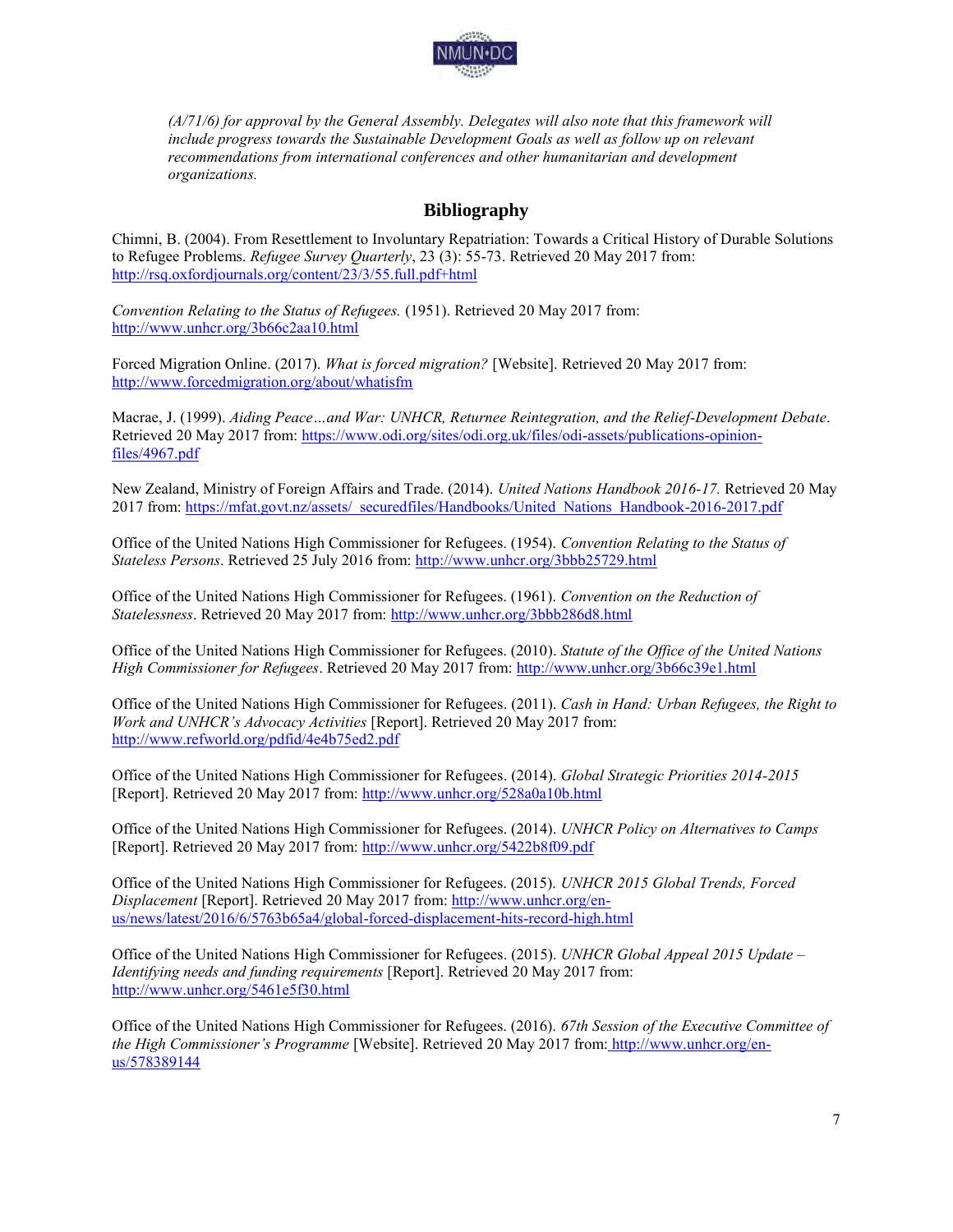

Office of the United Nations High Commissioner for Refugees. (2016). *Fact Sheet: Global Forced Displacement*. Retrieved 20 May 2017 from: [http://www.unhcr.org/en-us/publications/brochures/579b31e54/fact-sheet-global](http://www.unhcr.org/en-us/publications/brochures/579b31e54/fact-sheet-global-forced-displacement.html)[forced-displacement.html](http://www.unhcr.org/en-us/publications/brochures/579b31e54/fact-sheet-global-forced-displacement.html) 

Office of the United Nations High Commissioner for Refugees. (2016). *Guidelines on International Protection NO. 12, HCR/GIP/16/12.* Retrieved 27 June 2017 from: [http://www.unhcr.org/en-us/publications/legal/58359afe7/unhcr](http://www.unhcr.org/en-us/publications/legal/58359afe7/unhcr-guidelines-international-protection-12-claims-refugee-status-related.html?query=guidelines%20on%20international%20protection)[guidelines-international-protection-12-claims-refugee-status](http://www.unhcr.org/en-us/publications/legal/58359afe7/unhcr-guidelines-international-protection-12-claims-refugee-status-related.html?query=guidelines%20on%20international%20protection)[related.html?query=guidelines%20on%20international%20protection](http://www.unhcr.org/en-us/publications/legal/58359afe7/unhcr-guidelines-international-protection-12-claims-refugee-status-related.html?query=guidelines%20on%20international%20protection) 

Office of the United Nations High Commissioner for Refugees. (2016, June 20). *High Commissioner, Filippo Grandi on World Refugee Day* [Press Release]. Retrieved 20 May 2017 from: [http://www.unhcr.org/news/press/2016/6/5767ad104/statement-un-high-commissioner-refugees-filippo-grandi](http://www.unhcr.org/news/press/2016/6/5767ad104/statement-un-high-commissioner-refugees-filippo-grandi-world-refugee-day.html)[world-refugee-day.html](http://www.unhcr.org/news/press/2016/6/5767ad104/statement-un-high-commissioner-refugees-filippo-grandi-world-refugee-day.html) 

Office of the United Nations High Commissioner for Refugees. (2016). *High Commissioner's Dialogue on Protection Challenges, 2016* [Event Schedule]. Retrieved 20 May 2017 from:<http://www.unhcr.org/581b57d27.pdf>

Office of the United Nations High Commissioner for Refugees. (2016). *Needs and funding requirements* [Report]. Retrieved 20 May 2017 from: <http://www.unhcr.org/564da0e20.html>

Office of the United Nations High Commissioner for Refugees. (2016). *One month after the earthquake, humanitarian needs persist in Ecuador* [Website]. Retrieved 20 May 2017: [http://www.unhcr.org/en](http://www.unhcr.org/en-us/news/latest/2016/5/573eec3f4/month-earthquake-humanitarian-needs-persist-ecuador.html?query=natural%20disasters)[us/news/latest/2016/5/573eec3f4/month-earthquake-humanitarian-needs-persist](http://www.unhcr.org/en-us/news/latest/2016/5/573eec3f4/month-earthquake-humanitarian-needs-persist-ecuador.html?query=natural%20disasters)[ecuador.html?query=natural%20disasters](http://www.unhcr.org/en-us/news/latest/2016/5/573eec3f4/month-earthquake-humanitarian-needs-persist-ecuador.html?query=natural%20disasters) 

Office of the United Nations High Commissioner for Refugees. (2016). *Oral Update on ExCom Conclusions Process*. Retrieved 20 May 2017 from: [http://www.unhcr.org/en-us/excom/standcom/57026fd89/talking-points](http://www.unhcr.org/en-us/excom/standcom/57026fd89/talking-points-carol-batchelor-director-division-international-protection.html)[carol-batchelor-director-division-international-protection.html](http://www.unhcr.org/en-us/excom/standcom/57026fd89/talking-points-carol-batchelor-director-division-international-protection.html) 

Office of the United Nations High Commissioner for Refugees. (2016). *UNHCR Global Appeal 2016-2017: Global Strategic Priorities 2016-2017* [Report]. Retrieved 20 May 2017 from: [http://www.unhcr.org/en](http://www.unhcr.org/en-us/publications/fundraising/564da0e30/unhcr-global-appeal-2016-2017-global-strategic-priorities-2016-2017.html?query=Strategic%20framework%202016)[us/publications/fundraising/564da0e30/unhcr-global-appeal-2016-2017-global-strategic-priorities-2016-](http://www.unhcr.org/en-us/publications/fundraising/564da0e30/unhcr-global-appeal-2016-2017-global-strategic-priorities-2016-2017.html?query=Strategic%20framework%202016) [2017.html?query=Strategic%20framework%202016](http://www.unhcr.org/en-us/publications/fundraising/564da0e30/unhcr-global-appeal-2016-2017-global-strategic-priorities-2016-2017.html?query=Strategic%20framework%202016) 

Office of the United Nations High Commissioner for Refugees. (2016). *UNHCR's Projected Global Resettlement Needs 2017* [Report]. Retrieved 20 May 2017 from: [http://www.unhcr.org/en](http://www.unhcr.org/en-us/protection/resettlement/575836267/unhcr-projected-global-resettlement-needs-2017.html?query=Strategic%20framework%202016)[us/protection/resettlement/575836267/unhcr-projected-global-resettlement-needs-](http://www.unhcr.org/en-us/protection/resettlement/575836267/unhcr-projected-global-resettlement-needs-2017.html?query=Strategic%20framework%202016)[2017.html?query=Strategic%20framework%202016](http://www.unhcr.org/en-us/protection/resettlement/575836267/unhcr-projected-global-resettlement-needs-2017.html?query=Strategic%20framework%202016) 

Office of the United Nations High Commissioner for Refugees. (2016, December 7). *UNHCR updates protection 'toolkit' for a world on the move* [News Article]. Retrieved 20 May 2017 from: http://www.unhcr.org/enus/news/latest/2016/12/584177814/unhcr-updates-protection-toolkit-world-move.html

Office of the United Nations High Commissioner for Refugees. (2017). *2016 Executive Committee Session* [Website]. Retrieved 20 May 2017 from: [http://www.unhcr.org/en-us/2016-executive-committee](http://www.unhcr.org/en-us/2016-executive-committee-session.html)[session.html](http://www.unhcr.org/en-us/2016-executive-committee-session.html)

Office of the United Nations High Commissioner for Refugees. (2017). *Donors* [Website]. Retrieved 20 May 2017 from[: http://www.unhcr.org/pages/49c3646c26c.html](http://www.unhcr.org/pages/49c3646c26c.html) 

Office of the United Nations High Commissioner for Refugees. (2017). *Ending Statelessness* [Website]. Retrieved 20 May 2017 from:<http://www.unhcr.org/pages/49c3646c155.html>

Office of the United Nations High Commissioner for Refugees. (2017). *ExCom Membership* [Website]. Retrieved 20 May 2017 from:<http://www.unhcr.org/en-us/excom/scaf/574c362c4/excom-membership.html>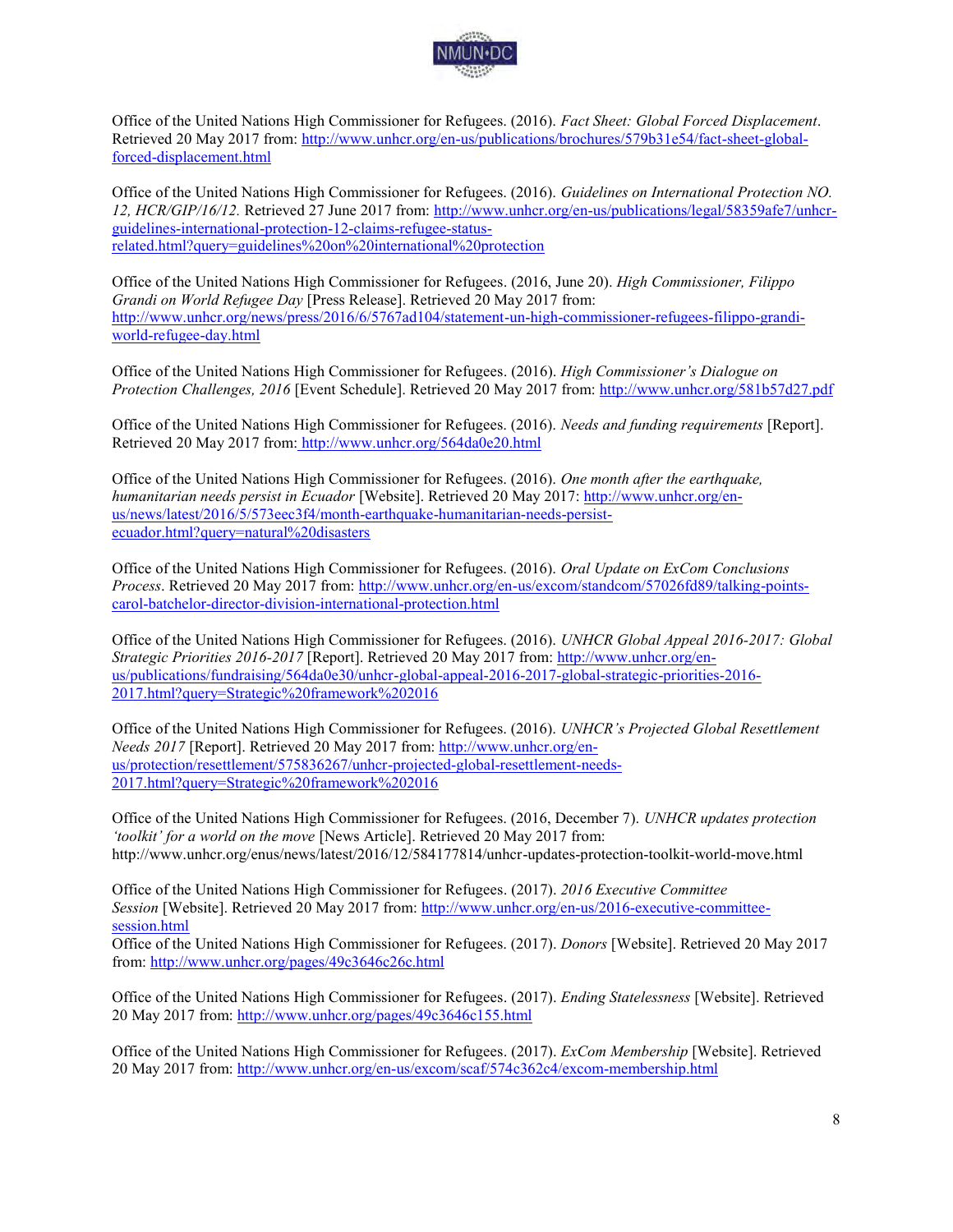

Office of the United Nations High Commissioner for Refugees. (2017). *ExCom Structure and Meetings* [Website]. Retrieved 20 May 2017 from:<http://www.unhcr.org/pages/49c3646c8f.html>

Office of the United Nations High Commissioner for Refugees. (2017). *Executive Committee* [Website]. Retrieved 20 May 2017 from:<http://www.unhcr.org/pages/49c3646c83.html>

Office of the United Nations High Commissioner for Refugees. (2017). *Executive Committee of the High Commissioner's Programme: Standing Committee Work Programme for 2017* [Meeting Schedule] Retrieved 20 May 2017 from: [http://www.unhcr.org/en-us/excom/standcom/585bae707/standing-committee-work-programme-](http://www.unhcr.org/en-us/excom/standcom/585bae707/standing-committee-work-programme-2017.html)[2017.html](http://www.unhcr.org/en-us/excom/standcom/585bae707/standing-committee-work-programme-2017.html)

Office of the United Nations High Commissioner for Refugees. (2017). *The Global Appeal and Supplementary Appeals* [Website]. Retrieved 20 May 2017 from:<http://www.unhcr.org/pages/49c3646c26f.html>

Office of the United Nations High Commissioner for Refugees. (2017). *Governments and Partners* [Website]. Retrieved 20 May 2017 from:<http://www.unhcr.org/pages/49c3646c80.html>

Office of the United Nations High Commissioner for Refugees. (2017). *The High Commissioner* [Website]. Retrieved 20 May 2017 from:<http://www.unhcr.org/en-us/the-high-commissioner.html>

Office of the United Nations High Commissioner for Refugees. (2017). *High Commissioner's Dialogue on Protection Challenges, 2016* [Website]. Retrieved 20 May 2017 from[: http://www.unhcr.org/en-us/high](http://www.unhcr.org/en-us/high-commissioners-dialogue-on-protection-challenges-2016.html?query=dialogue%20on%20protection)[commissioners-dialogue-on-protection-challenges-2016.html?query=dialogue%20on%20protection](http://www.unhcr.org/en-us/high-commissioners-dialogue-on-protection-challenges-2016.html?query=dialogue%20on%20protection)  Office of the United Nations High Commissioner for Refugees. (2017). *History of UNHCR* [Website]. Retrieved 20 May 2017 from:<http://www.unhcr.org/pages/49c3646cbc.html>

Office of the United Nations High Commissioner for Refugees. (2017). *Internally Displaced People* [Website]. Retrieved 20 May 2017 from:<http://www.unhcr.org/pages/49c3646c146.html>

Office of the United Nations High Commissioner for Refugees. (2017). *List of Members and Observers* [Website]. Retrieved 20 May 2017 from: [http://www.unhcr.org/en-us/excom/scaf/5748082a4/list-members-observers-2015-](http://www.unhcr.org/en-us/excom/scaf/5748082a4/list-members-observers-2015-2016.html) [2016.html](http://www.unhcr.org/en-us/excom/scaf/5748082a4/list-members-observers-2015-2016.html) 

Office of the United Nations High Commissioner for Refugees. (2017). *Non-Governmental Organizations* [Website]. Retrieved 20 May 2017 from:<http://www.unhcr.org/pages/49c3646c2f6.html>Office of the United Nations High Commissioner for Refugees. (2017). *Partnerships* [Website]. Retrieved 20 May 2017 from: <http://www.unhcr.org/pages/49c3646c296.html>

Office of the United Nations High Commissioner for Refugees. (2017). *Pathways for Admission of Syrian Refugees* [Website]. Retrieved 20 May 2017 from: [http://www.unhcr.org/en-us/pathways-for-admission-of-syrian](http://www.unhcr.org/en-us/pathways-for-admission-of-syrian-refugees.html)[refugees.html](http://www.unhcr.org/en-us/pathways-for-admission-of-syrian-refugees.html) 

Office of the United Nations High Commissioner for Refugees. (2017). *Protection* [Website]. Retrieved 20 May 2017 from:<http://www.unhcr.org/pages/49c3646cc8.html>

Office of the United Nations High Commissioner for Refugees. (2017). *Public Health* [Website]. Retrieved 20 May 2017 from:<http://www.unhcr.org/pages/49c3646cd4.html>

Office of the United Nations High Commissioner for Refugees. (2017). *Refugees* [Website]. Retrieved 20 May 2017 from[: http://www.unhcr.org/en-us/refugees.html](http://www.unhcr.org/en-us/refugees.html) 

Office of the United Nations High Commissioner for Refugees. (2017). *Roundtable on Protection Needs in the Northern Triangle of Central America* [Website]. Retrieved 20 May 2017 from: [http://www.unhcr.org/en](http://www.unhcr.org/en-us/roundtable-on-protection-needs-in-the-northern-triangle-of-central-america.html)[us/roundtable-on-protection-needs-in-the-northern-triangle-of-central-america.html](http://www.unhcr.org/en-us/roundtable-on-protection-needs-in-the-northern-triangle-of-central-america.html)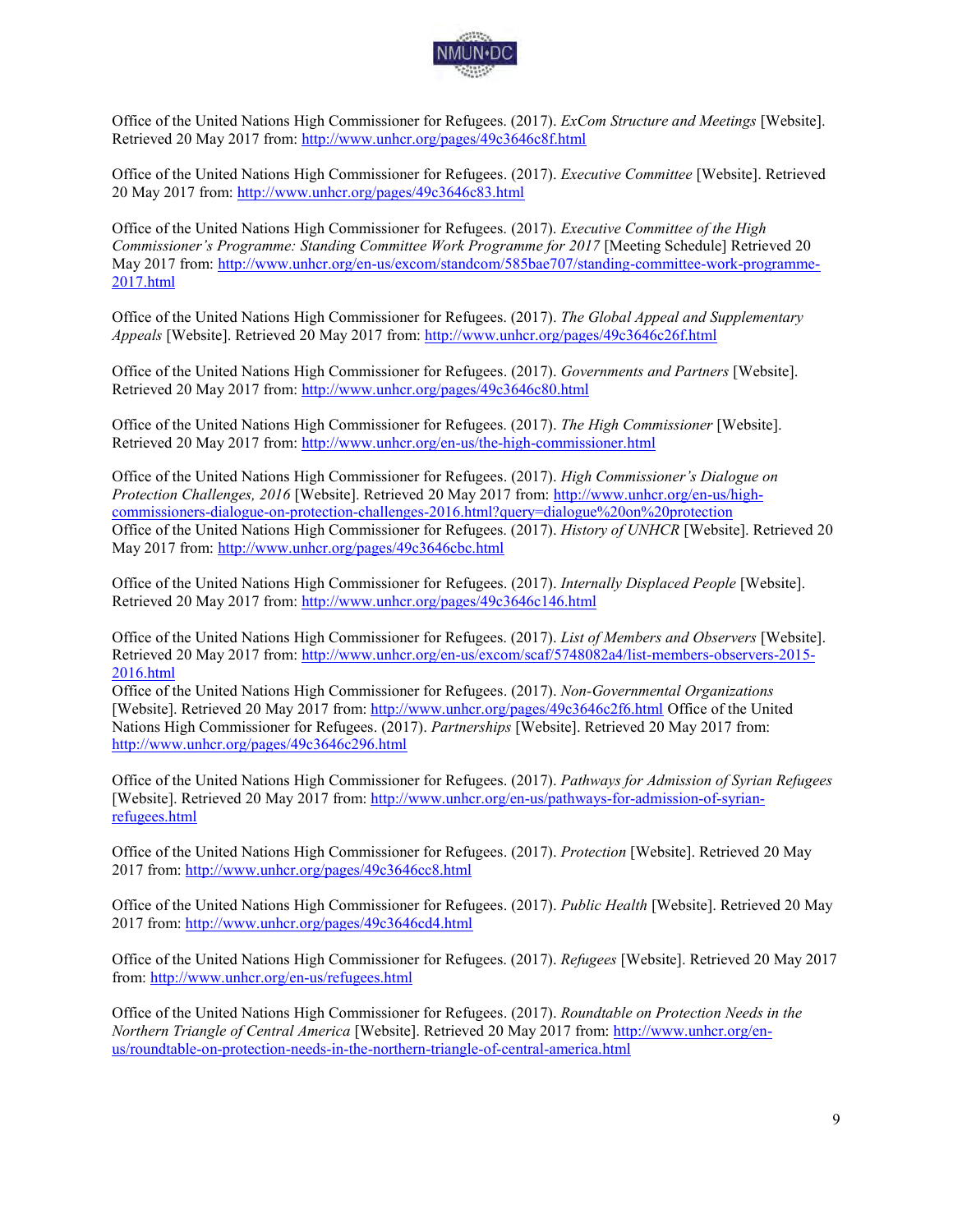

Office of the United Nations High Commissioner for Refugees. (2017*). Solutions for Colombia's displaced key to peace, UNHCR chief* [Website]. Retrieved 20 May 2017 from: [http://www.unhcr.org/en](http://www.unhcr.org/en-us/news/latest/2016/7/577925a24/solutions-colombias-displaced-key-peace-unhcr-chief.html)[us/news/latest/2016/7/577925a24/solutions-colombias-displaced-key-peace-unhcr-chief.html](http://www.unhcr.org/en-us/news/latest/2016/7/577925a24/solutions-colombias-displaced-key-peace-unhcr-chief.html)

Office of the United Nations High Commissioner for Refugees. (2017). *Statement by the UN High Commissioner for Refugees Filippo Grandi on World Refugee Day 2016* [Website]. Retrieved 20 May 2017 from: [http://www.unhcr.org/en-us/news/press/2016/6/5767ad104/statement-un-high-commissioner-refugees-filippo](http://www.unhcr.org/en-us/news/press/2016/6/5767ad104/statement-un-high-commissioner-refugees-filippo-grandi-world-refugee-day.html)[grandi-world-refugee-day.html](http://www.unhcr.org/en-us/news/press/2016/6/5767ad104/statement-un-high-commissioner-refugees-filippo-grandi-world-refugee-day.html)

United Nations, Department of Public Information. (2016, December 2). UN agency urges Governments to recognize people fleeing war-plagued countries as refugees [News Article]. Retrieved 20 May 2017 from: <http://www.un.org/apps/news/story.asp?NewsID=55704#.WG9-dIWcFil>

United Nations, Office for the Coordination of Humanitarian Affairs. (2004). *Guiding Principles on Internal Displacement.* Retrieved 20 May 2017 from:<http://www.unhcr.org/43ce1cff2.html>

United Nations, Secretary-General. (2016). *In safety and dignity: addressing large movements of refugees and migrants* [Report]. Retrieved 20 May 2017 from: [http://refugeesmigrants.un.org/sites/default/files/in\\_safety\\_and\\_dignity\\_](http://refugeesmigrants.un.org/sites/default/files/in_safety_and_dignity_-_addressing_large_movements_of_refugees_and_migrants.pdf) addressing large movements of refugees and migrants.pdf

United States, Department of State. (2017). *Leaders' Summit on Refugees* [Website]. Retrieved 20 May 2017 from: http://www.state.gov/p/io/c71574.htm

Wilton Park. (2016). *Forum on new approaches to protracted displacement*. Retrieved 20 May 2017 from: <https://www.wiltonpark.org.uk/wp-content/uploads/WP1461-Report-1.pdf>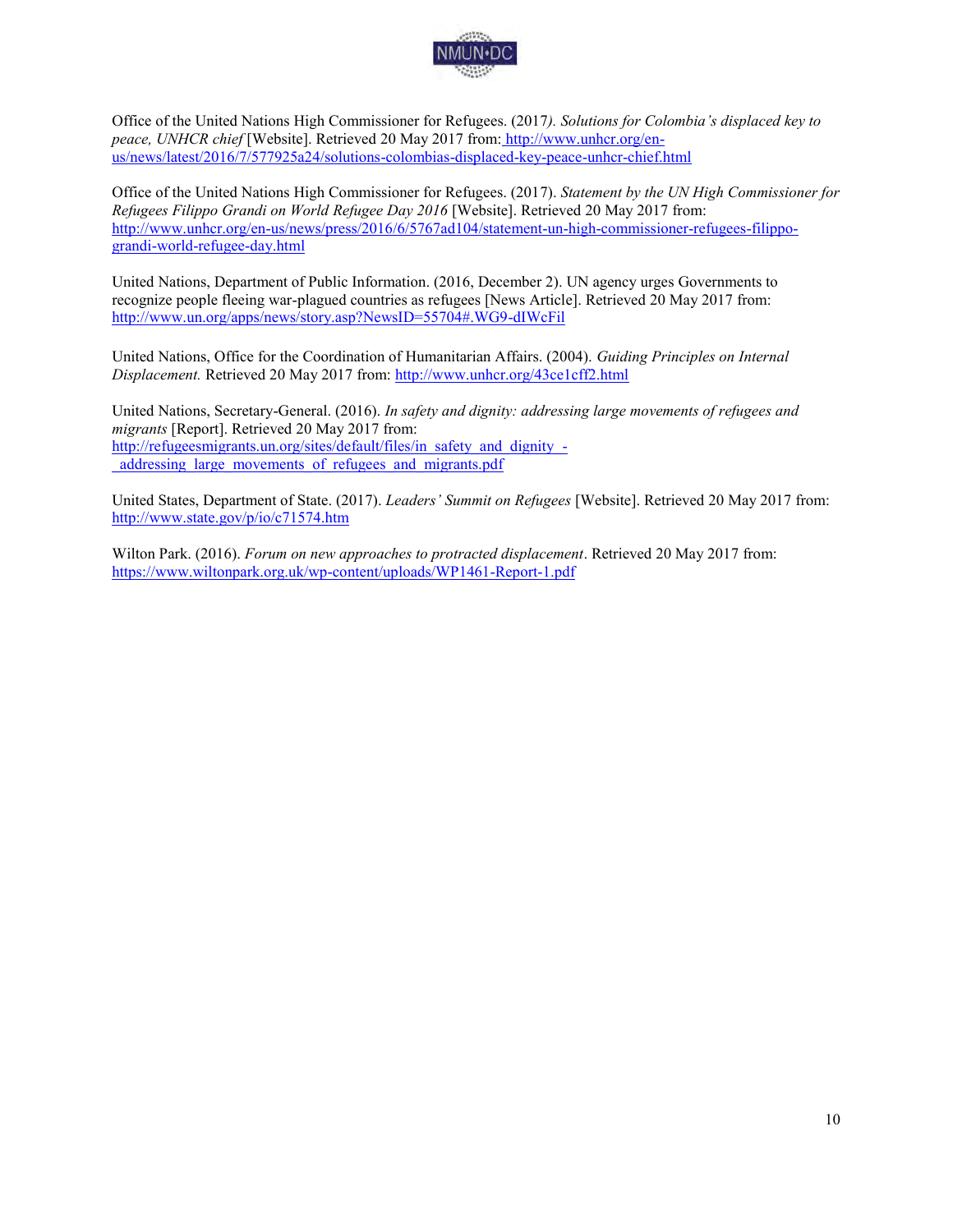

## **I. Addressing the Needs of the Internally Displaced**

*"We have to do better for these people. For a world in conflict, what is needed is determination and courage, not fear."<sup>85</sup>*

#### *Introduction*

The Office of the United Nations (UN) High Commissioner for Refugees (UNHCR) defines internally displaced people (IDPs) as "people or groups of individuals who have been forced to leave their homes or places of habitual residence, in particular as a result of, or in order to avoid the effects of armed conflict, situations of widespread violence, human rights violations, or natural or man-made disasters, and have not crossed an international border."<sup>86</sup> Displacement can occur for various reasons, such as economic instability, conflict and violence, natural disasters, poverty, and inequality.<sup>87</sup> According to UNHCR's most current records, by the end of 2015 there were an estimated 40.8 million IDPs worldwide as a result of conflict and violence alone, the highest number ever recorded.<sup>88</sup> In 2016 31.1 million new internal displacements were recorded as a result of conflict, violence, and disaster.<sup>89</sup> While there are no statistics for the total number of people displaced by disasters, there was an estimated 24.2 million new displacements associated with disasters in 113 Member States across all regions in 2016.<sup>90</sup> These estimates, however, remain conservative, particularly because IDPs seldom register, and those displaced for prolonged periods become difficult to identify.<sup>91</sup> The average duration of internal displacement in 2014 was 17 years.<sup>92</sup> While IDPs and refugees may flee their homes for similar reasons, IDPs do not retain the same legal rights and protections under international refugee law since they have not left their state of origin to relocate, making them more susceptible to human rights violations.<sup>93</sup> Therefore, the fundamental objective of UNHCR's involvement with IDPs is to promote their protection and well-being through collaborative humanitarian assistance and advocacy.<sup>94</sup>

#### *International and Regional Framework*

The *Universal Declaration of Human Rights* (UDHR) (1948) is the primary document that outlines the basic rights all humans are entitled to. <sup>95</sup> Article 25 of the UDHR, and Article 11 of the *International Covenant on Economic, Social and Cultural Rights* (ICESCR) (1966), specify that all people have the right to an adequate standard of living and security in the event of loss of livelihood in circumstances beyond their control.<sup>96</sup> The *Guiding Principles on Internal Displacemen*t (Guiding Principles) (1998), an international standard for providing assistance and protection to IDPs, states that at minimum, regardless of circumstances and without discrimination, authorities should provide and ensure IDPs have safe access to essential food, potable water, basic shelter, and essential medical services.<sup>97</sup> Although not binding, the Guiding Principles are consistent with international human rights and humanitarian law.<sup>98</sup>

Adopted by the UN General Assembly in 2015, the *2030 Agenda for Sustainable Development* builds upon the achievements of the Millennium Development Goals, and seeks to complete what they did not achieve.<sup>59</sup> Ensuring all people have access to adequate housing and nutrition is important in order to make progress towards meeting sustainable development goal (SDG) two, which aims to achieve food security and improve nutrition by ensuring

<sup>85</sup> UNHCR, *Flippo Grandi*, 2017.

<sup>86</sup> OHCHR, *Guiding Principles on Internal Displacement*, 2004, p. 1.

<sup>87</sup> IDMC, *Understanding the root causes of displacement: towards a comprehensive approach to prevention and solutions*, 2015.

<sup>88</sup> IDMC, *Global Report on Internal Displacement*, 2016.

<sup>89</sup> Bilak et al, *Global Report on Internal Displacement 2017.*

<sup>90</sup> IDMC, *Global Report on Internal Displacement*, 2016.

 $\ensuremath{^{91}}$  Ibid.

<sup>92</sup> UNHCR, *Global Appeal 2017 Update*, 2017, p. 104.

<sup>93</sup> UN OHCHR, *Monitoring and Protecting the Human Rights of Refugees and/or Internally Displaced Persons Living in Camps*, 2001, p. 168.

<sup>94</sup> Executive Committee of the High Commissioner's Programme, *Internally Displaced Persons: The Role of The United Nations High Commissioner for Refugees*, 2000.

<sup>95</sup> UN General Assembly, *Universal Declaration of Human Rights (A/RES/217 A (III))*, 1948.

<sup>96</sup> UN General Assembly, *International Covenant on Economic, Social and Cultural Rights (A/RES/2200A (XXI))*, 1966.

<sup>97</sup> UN OCHA*, Guiding Principles on Internal Displacement*, 1998, p. 9.

<sup>98</sup> Ibid.

<sup>99</sup> UN General Assembly, *Transforming Our World: the 2030 Agenda for Sustainable Development (A/RES/70/1)*, 2015.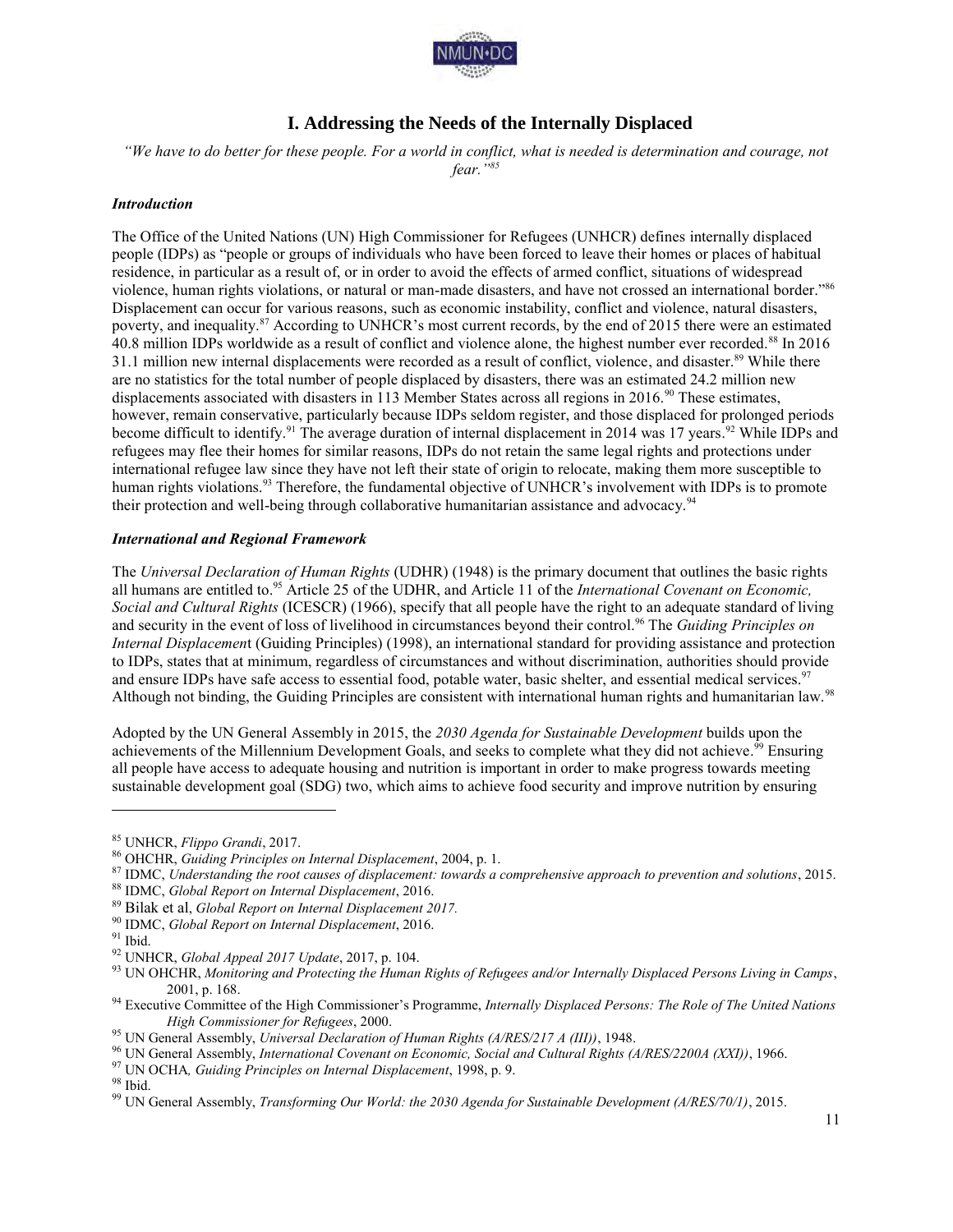

secure and equitable access to land, productive resources and markets, as well as SDG 11, which strives to achieve safe and affordable housing for all.<sup>100</sup> The SDGs present UNHCR with an opportunity to foster a closer link between humanitarian assistance and development assistance, and to expand its partnerships with development actors to address the needs of displaced persons and advocate for the inclusion of IDPs in development planning.<sup>101</sup>

In 2009, the African Union (AU) adopted the *AU Convention for the Protection and Assistance of Internally Displaced Person in Africa* (Kampala Convention) which, in Article 5(4), established that Member States should bear responsibilities for the protection and assistance of IDPs whose displacement is the result of "natural or human made disasters."<sup>102</sup> The Kampala Convention is the first continental instrument to legally bind governments to protect the rights and well-being of people forced to flee their homes by conflict, violence, disasters, and human rights abuses.<sup>103</sup> In 2016, the UN General Assembly adopted the *New York Declaration for Refugees and Migrants* (New York Declaration) expressing the commitment of all Member States to strengthen and enhance mechanisms to protect people on the move.<sup>104</sup> Additionally, the New York Declaration paved the way for negotiations to start on the adoption of a global compact for safe, orderly and regular migration in  $2018$ .<sup>105</sup>

#### *Role of the International System*

While UNHCR's statue makes no explicit reference to IDPs, a series of resolutions over the decades have affirmed UNHCR's humanitarian expertise and, upon receiving consent from the concerned Member State, encouraged its involvement in situations of internal displacement.<sup>106</sup> In 1992, the UN Secretary-General appointed his first representative on IDPs, now referred to as the Special Rapporteur on the Human Rights of IDPs, to promote, disseminate, and ensure the application of the Guiding Principles at the national, regional, and international levels*.* 107 In 2007, the High Commissioner's Executive Committee established and adopted a policy framework and implementation strategy, which now forms the basis of UNHCR's evolving role in displacement situations.<sup>108</sup> This is further emphasized in General Assembly resolution 62/153, "protection of and assistance to internally displaced persons" adopted on 6 March 2008, which notes that Member States have the primary responsibility to provide protection and assistance to IDPs within their jurisdiction in appropriate cooperation with the international community.<sup>109</sup> The UNHCR relies on partnerships with Member States, non-governmental organizations (NGOs), international and regional organizations, and the private sector to develop both short- and long-term solutions for internal displacement situations.<sup>110</sup> In 2017, the UNHCR's budget reached a new annual high of \$7.7 billion, 40% of which is allocated to partners to undertake programs and projects that provide protection, assistance, and solutions to  $IDPs.<sup>111</sup>$ 

In 1992, in response to General Assembly resolution 46/182 on the "strengthening of humanitarian assistance," the Inter-Agency Standing Committee (IASC) was established and is now a primary forum for interagency coordination, policy development, and decision making on humanitarian issues at the global, regional and country levels.<sup>112</sup> In 2005, IASC established the "cluster leadership approach" to improve the effectiveness of humanitarian response by grouping humanitarian organizations, both UN and non-UN, into specific issue focused "clusters."<sup>113</sup> UNHCR is an active and longstanding member of the IASC and is committed to the principles of collective action, including

<sup>100</sup> UN General Assembly, *Transforming Our World: the 2030 Agenda for Sustainable Development (A/RES/70/1)*, 2015.

<sup>101</sup> UNHCR, *Global Appeal 2017 Update: Safeguarding Fundamental Human Rights*, 2017, p. 100.

<sup>102</sup> AU, *African Union Convention for the Protection and Assistance of Internally Displaced Persons in Africa ("Kampala Convention")*, 2009.

<sup>103</sup> IDMC, *The Kampala Convention*, 2014.

<sup>104</sup> UNHCR, *Quick Guide: New York Declaration on Refugees and Migrants*, 2016.

 $^{105}$  Ibid.

<sup>106</sup> UN General Assembly, *Office of the High Commissioner for Refugees (A/RES/48/116)*, 1993.

<sup>107</sup> OHCHR, *Introduction to the mandate of the Special Rapporteur on the Human Rights of IDPs*, 2017.

<sup>108</sup> UNHCR Executive Committee of the High Commissioner's Programme, *UNHCR's Role in Support of Enhanced Humanitarian Response to Situations of Internal Displacement*, 2007.

<sup>109</sup> UN General Assembly*, Protection of and assistance to internally displaced persons (A/RES/62/153)*, 2008.  $110$  Ibid.

<sup>111</sup> UNHCR, *Global Appeal 2017 Update: Responding with Lifesaving Support*, 2017, p. 154.

<sup>112</sup> IASC, *Welcome to the IASC*, 2017.

<sup>113</sup> UNHCR, *Global Appeal 2008-2009*, 2009.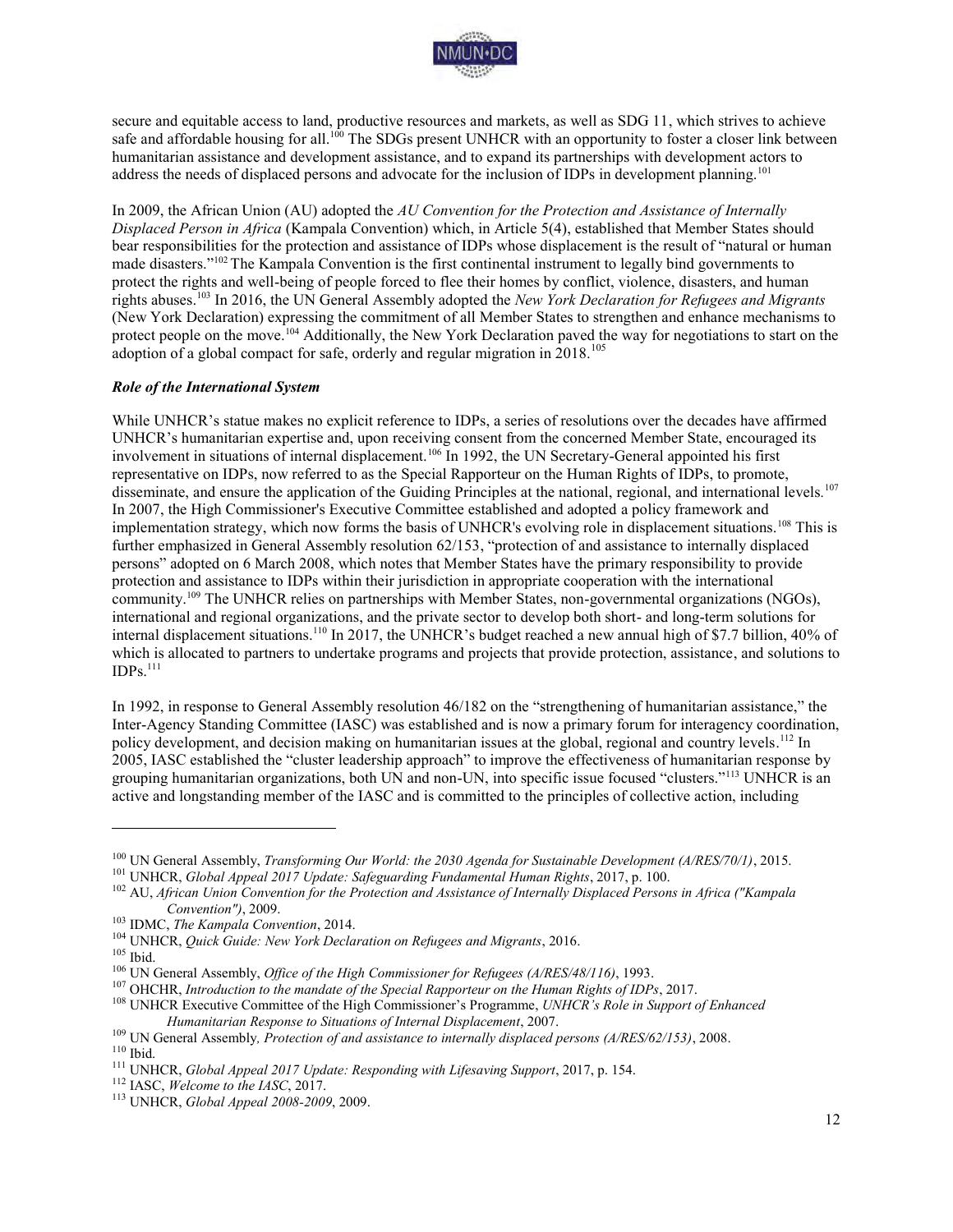

strengthening partnerships with the development sector.<sup>114</sup> Additionally, co-led by the World Food Programme (WFP) and the Food and Agriculture Organization (FAO), the global Food Security Cluster was established in 2011 to coordinate food security responses during humanitarian crises to support country-level operations.<sup>115</sup> Through partnership with the WFP, UNHCR continues to work to improve food security and explore other flexible forms of assistance, such as cash-based interventions (CBIs), which gives those who have minimal or no income the ability to make their own choices about how to fulfill their needs and contribute to the local economy.<sup>116</sup> UNHCR began using CBIs in the mid-1980s, and has since expanded the use of this modality of assistance to more than 60 Member States, eventually hoping to expand the use of CBIs in all state operations.<sup>117</sup> Additionally, there is the Global Shelter Cluster, co-led by UNHCR and the International Federation of the Red Cross, which is responsible for fulfilling emergency needs, such as shelter and funding, as well as longer-term needs, such as transitional shelter, building or reconstruction of houses, and capacity building.<sup>118</sup>

Civil society organizations also play a vital role in addressing IDPs' needs. Unplanned migration often leaves families traumatized, vulnerable, and in need of humanitarian support to survive.<sup>119</sup> In this regard, housing has been identified as one of the UNHCR's highest priorities.<sup>120</sup> In order to meet this need, UNHCR has developed many partnerships aimed at providing adequate housing.<sup>121</sup> The IKEA Foundation has been UNHCR's largest private sector partner since 2010, providing funding and support for field operations and programs for those forced to leave their homes due to conflict and disasters.<sup>122</sup> In 2015, through collaboration with the IKEA Foundation, the UNHCR established the social enterprise known as "Better Shelter," with the goal of creating safer and more durable shelter solutions that can be built quickly, providing those who lose their homes during conflicts and disasters, a more dignified life.<sup>123</sup>

#### *Fulfilling Basic Needs: Access to Shelter and Food*

Often with few, if any, resources available, displaced persons are forced to settle for non-traditional housing solutions that provide little security.<sup>124</sup> Shelters, camps, and settlements in urban areas, while concentrated and easier to access and deliver humanitarian aid to, often become overcrowded and particularly at risk of contagious diseases, sexual and gender-based violence, or attacks by armed groups.<sup>125</sup> Rural areas tend to be more amenable to the establishment of camps in ways that urban areas are not, because there is typically more land, less municipal and political oversight, and significantly fewer legal and administrative barriers.<sup>126</sup>

In May 2016, UNHCR launched its first global private sector fundraising campaign, "Nobody left outside," which calls on individuals, companies, and foundations worldwide to come together to provide and improve shelter solutions for displaced persons.<sup>127</sup> The use of Housing Purchase Vouchers (HPVs), piloted in the state of Georgia in 2005, is one example of a cost-efficient program that has seen success in offering IDPs a durable housing solution.<sup>128</sup> HPVs are subsidies that may be used to help IDPs with renting or purchasing a temporary dwelling.<sup>129</sup> In Georgia, IDPs residing in makeshift shelters, such as schools, hospitals, or other public buildings, were issued vouchers to purchase a temporary home.<sup>130</sup> Through this approach, communities were successfully able to free up public

<sup>114</sup> UNHCR, *Global Appeal 2017 Update: Supporting UNHCR's Work*, 2017*.* 

<sup>115</sup> WFP, *Food Security Cluster*, 2017.

<sup>116</sup> WFP, *Food Security Cluster*, 2017; UNHCR, *Global Appeal 2017 Update: Responding with Lifesaving Support*, 2017*.* 

<sup>117</sup> UNHCR, *Global Appeal 2017 Update: Responding with Lifesaving Support*, 2017*.* 

<sup>118</sup> UNHCR, *Emergency Handbook*, 2017.

<sup>119</sup> Gupta, *Home Sweet Home: House practices and tools that support durable solutions for urban IDPs*, 2015.

<sup>120</sup> UNHCR, *Global Appeal 2017 Update: Responding with Lifesaving* Support, 2017, p. 123.

 $121$  Ibid.

<sup>122</sup> IKEA Foundation, *About Us*, 2017.

<sup>123</sup> IKEA Foundation, *Circles of Prosperity: Annual Review*, 2015.

<sup>124</sup> Gupta, *Home Sweet Home: House practices and tools that support durable solutions for urban IDPs*, 2015.

<sup>125</sup> Brookings Institution, *Protecting Internally Displaced Persons: A Manual for Law and Policymakers*, 2008, p. 290.

<sup>126</sup> Ibid, p. 70.

<sup>127</sup> UNHCR, *Global Report*, 2016.

<sup>128</sup> Golda, *Use of housing vouchers in Georgia*, 2009, p. 55.

<sup>129</sup> Gupta, *Home Sweet Home: House practices and tools that support durable solutions for urban IDPs*, 2015.

<sup>130</sup> Golda, *Use of housing vouchers in Georgia*, 2009, p. 55.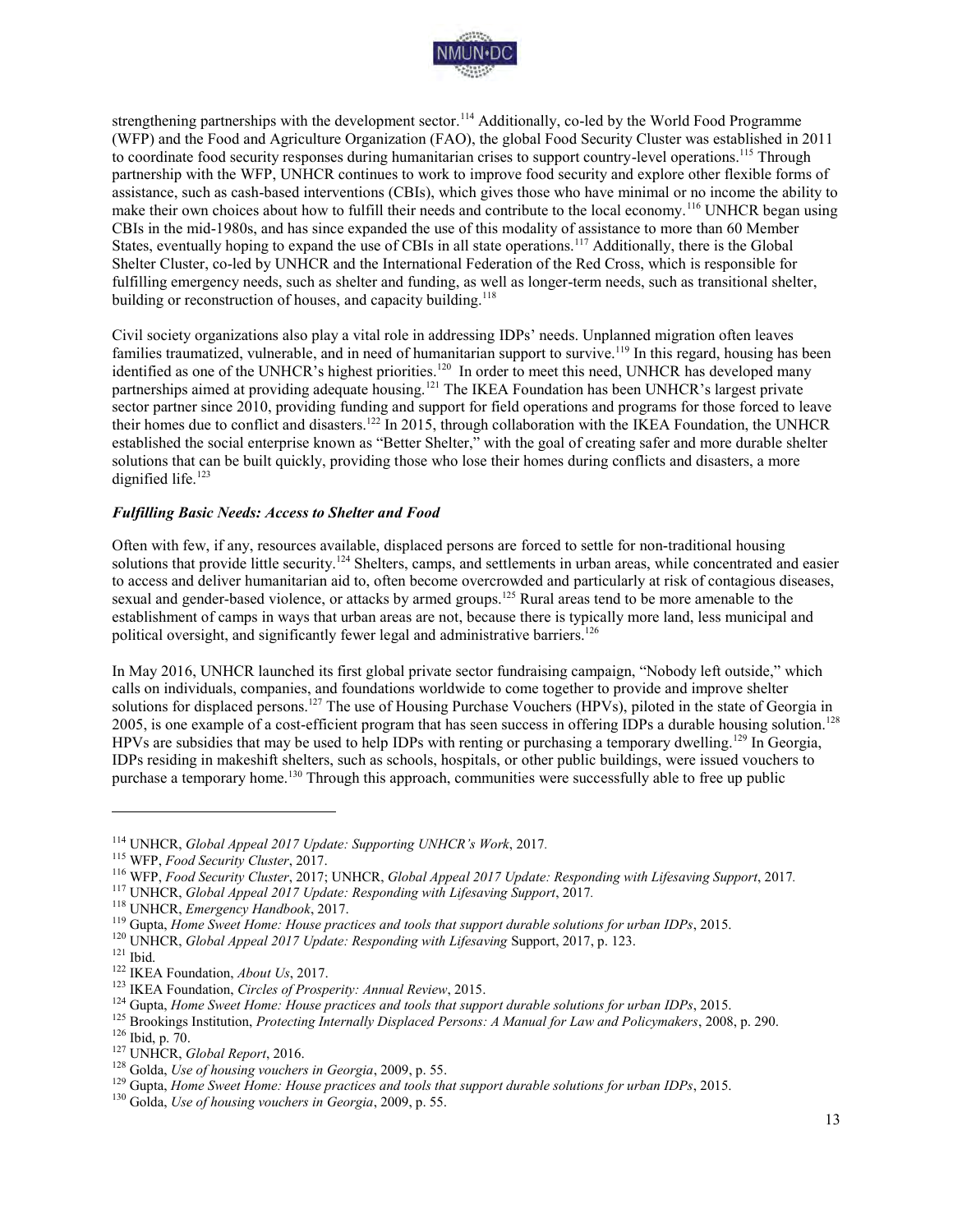

buildings and open space for redevelopment, a key obstacle to local economic development in many of the postconflict societies.<sup>131</sup>

Displacement disrupts access to food by separating both suppliers and producers from the consumer.<sup>132</sup> Food-related aid to IDPs often takes two forms.<sup>133</sup> First, free food aid, which involves either direct distribution of food or the means of procuring food, such as cash or vouchers.<sup>134</sup> Second, supplementary and therapeutic feeding programs are created to mitigate malnutrition and its detrimental consequences.<sup>135</sup> In situations of food insecurity, women often travel alone to secure food and become more vulnerable to violence.<sup>136</sup> To avoid potentially dangerous situations, food distribution points can be established at locations that are safe and convenient for IDPs, and remain open at times of the day that do not discourage self-reliant economic activities or overlap with times when IDPs are normally engaged in work or childcare.<sup>137</sup>

#### *"Invisible People" – Challenges to Providing Assistance to IDPs*

The general lack of information about IDPs is a challenge for those advocating for the fulfilment of their rights.<sup>138</sup> In many Member States, IDPs, particularly those living outside of camp settings, remain "invisible" and are unable to be identified or to receive assistance.<sup>139</sup> One tool that has been used to resolve this problem is profiling, by which local authorities combine efforts with their humanitarian and development partners to collect information on the demographics, migration patterns, and factors related to the process of attaining durable solutions.<sup>140</sup> In 2014, Côte d'Ivoire, with support from UNHCR, profiled over 4,000 households in areas affected by displacement since 2002, collecting data on their geographical distribution, socio-economic characteristics, current living conditions, and future intentions to gauge the extent to which IDPs had brought their displacement to a sustainable end, in line with the criteria set out by the IASC's framework on durable solutions.<sup>141</sup> The profiling exercise revealed that of the 2.3 million people displaced since 2002, 301,000 were still living in displacement situations.<sup>142</sup> This program also provided the necessary information on needs and obstacles to develop targeted strategies and intervention.<sup>143</sup>

#### *Conclusion*

Forced displacement has reached unprecedented levels, with 2016 seeing the highest amount of people displaced since the Second World War.<sup>144</sup> Developing new approaches and diversifying innovative partnerships remains essential for UNHCR.<sup>145</sup> This past year saw several successful initiatives to strengthen UNHCR's relationships with traditional and non-traditional partners to place IDPs firmly on the international agenda, such as the adoption of the New York Declaration.<sup>146</sup> As the 20<sup>th</sup> anniversary of the Guiding Principles approaches, UNHCR continues to work to strengthen its collaboration with partners, including development actors, to better meet both the short- and longterm humanitarian and financial needs of displaced people.<sup>147</sup> As the cost to address global displacement continues to grow, UNHCR also hopes to increase and diversify private partnerships and funding, in particular through cash donations which are vital to ensuring life-saving assistance to sometimes invisible crises.<sup>148</sup>

<sup>131</sup> Golda, *Use of housing vouchers in Georgia*, 2009, p. 55.

<sup>132</sup> Brookings-Bern Project on Internal Displacement. *Protecting Internally Displaced Persons: A Manual for Law and Policymakers*, 2008, p. 107.

<sup>133</sup> Gupta, *Home Sweet Home: House practices and tools that support durable solutions for urban IDPs*, 2015.

 $^{134}$  Ibid.

<sup>135</sup> Ibid.

<sup>136</sup> Brookings Institution, *Protecting Internally Displaced Persons: A Manual for Law and Policymakers*, 2008, p. 19.

 $137$  Ibid.

<sup>138</sup> Ibid.

<sup>139</sup> Brookings, *Under the Radar: Internally Displaced Persons in Non-Camp Settings*, 2013, p. 8.

<sup>140</sup> Gupta, *Home Sweet Home: House practices and tools that support durable solutions for urban IDPs*, 2015, p. 53.

<sup>141</sup> IDMC, *Leaving no one behind: Internal displacement and the 2030 agenda for sustainable development*, 2015.

 $142$  Ibid.

<sup>143</sup> Ibid.

<sup>144</sup> UNHCR, *Global Report*, 2016.

<sup>145</sup> Ibid, p. 175.

<sup>146</sup> Ibid.

<sup>147</sup> UN Security Council, *Report of the Secretary General on the protection of civilians in armed conflict (S/2017/414)*, 2017.

<sup>148</sup> UNHCR, *Global Appeal 2017 Update: Supporting UNHCR's Work*, 2017*.*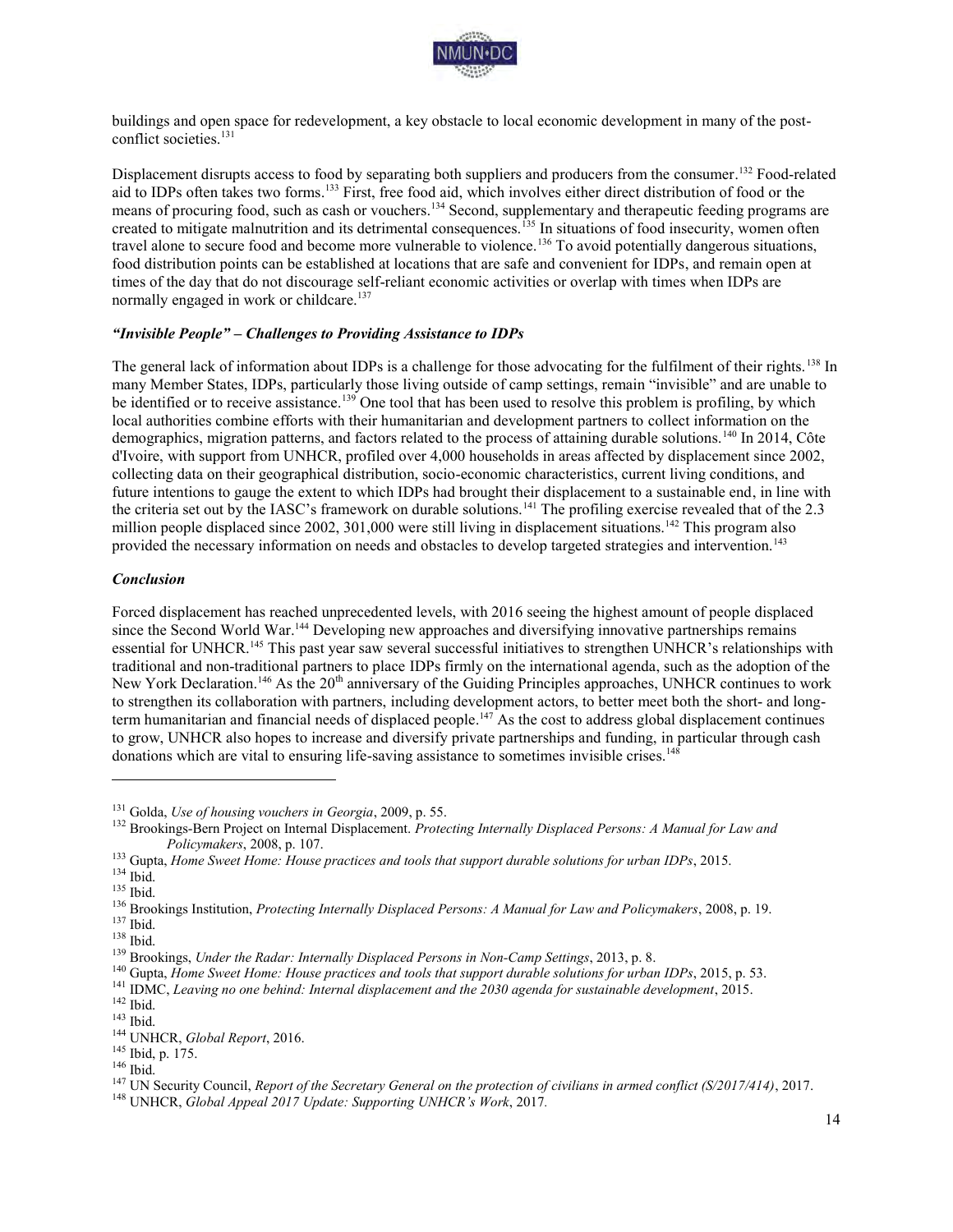

## **Annotated Bibliography**

Brookings-Bern Project on Internal Displacement. (2008). *Protecting Internally Displaced Persons: A Manual for Law and Policymakers*. Retrieved on 18 April 2017 from:<http://www.unhcr.org/50f955599.pdf>

*This comprehensive manual represents the culmination of a three-year process of research and consultation initiated by Walter Kalin shortly after he was appointed Representative of the Secretary-General on the Human Rights of Internally Displaced Persons. The manual looks at internal displacement from a legal point of view, in order to provide guidance to national authorities seeking to enact domestic legislation, and country specific policies. Additionally, it offers advice on how to shape policies addressing the protection and assistance needs of IDPs, without sacrificing their rights. Delegates should use this handbook as a basis for understanding the needs of the internally displaced during and after displacement.* 

Executive Committee of the High Commissioner's Programme. (2007). *UNHCR's Role in Support of Enhanced Humanitarian Response to Situations of Internal Displacement* [Report]. Retrieved on 23 April 2017 from: <http://www.unhcr.org/46641fff2.html>

*In 2007, to guide the UNHCR's evolving role in addressing the issue of internal displacement, the ExCom established and adopted this policy framework and implementation strategy. The framework consists of eight key principles and stipulates that aid to IDPs must be given in collaboration with national governments, NGO's, and other UN agencies. Delegates should use this document to better understand the UNHCR's evolving role in IDP situations, but should note that this paper does not claim to offer a comprehensive account of UNHCR's engagement with the issue of IDPs, and has been complemented by an additional paper that focuses on the legal and protection dimensions of UNHCR's involvement in situations of internal displacement.* 

Global Protection Cluster Working Group. (2010). *Handbook for the Protection of Internally Displaced Persons*. Retrieved on 18 April 2017 from:<http://www.refworld.org/docid/4790cbc02.html>

*This handbook provides operational guidance and tools to support effective protection responses in situations of internal displacement. It is the result of a collaborative effort involving staff from over thirty UN agencies, international organizations, non-governmental organizations and other humanitarian actors. UNHCR facilitated the process in coordination with the Global Protection Cluster Working Group. Over the course of six chapters, it provides suggestions and tools to support effective protection responses in situations of internal displacement.* 

Internal Displacement Monitoring Centre. (2017). *Internal Displacement Monitoring Centre* [Website]. Retrieved 23 April 2017 from:<http://www.internal-displacement.org/>

*The Internal Displacement Monitoring Centre (IDMC) was set up in 1998 for the purpose of providing interpretation of global data with expert analysis of the drivers, patterns, and impacts of internal displacement across different situations and contexts. The IDMC's Global Internal Displacement Database is an interactive database that provides the latest displacement statistics as well as an overview of the recent developments and key concerns facing internally displaced people in 169 different countries and territories around the world. Delegates should utilize this resource and database to better understand how individual Member States and specific regions are affected by IDPs, as well as developments made in addressing the needs of those individuals who have been displaced due to various circumstances.* 

United Nations, Office for the Coordination of Humanitarian Affairs. (1998). *Guiding Principles on Internal Displacement (E/CN.4/1998/53/Add.2 (1998))* [Report]. Retrieved 20 April 2017 from: [http://www.unhcr.org/en](http://www.unhcr.org/en-us/protection/idps/43ce1cff2/guiding-principles-internal-displacement.html)[us/protection/idps/43ce1cff2/guiding-principles-internal-displacement.html](http://www.unhcr.org/en-us/protection/idps/43ce1cff2/guiding-principles-internal-displacement.html)

*Adopted by the UN Economic and Social Council in 1998, these Guiding Principles address the specific needs of IDPs worldwide. They identify rights and guarantees relevant to the protection of persons from forced displacement and during displacement, as well as during their resettlement and reintegration. The Guiding Principles, which are based on existing international humanitarian law and human rights instruments, were established to serve as an international*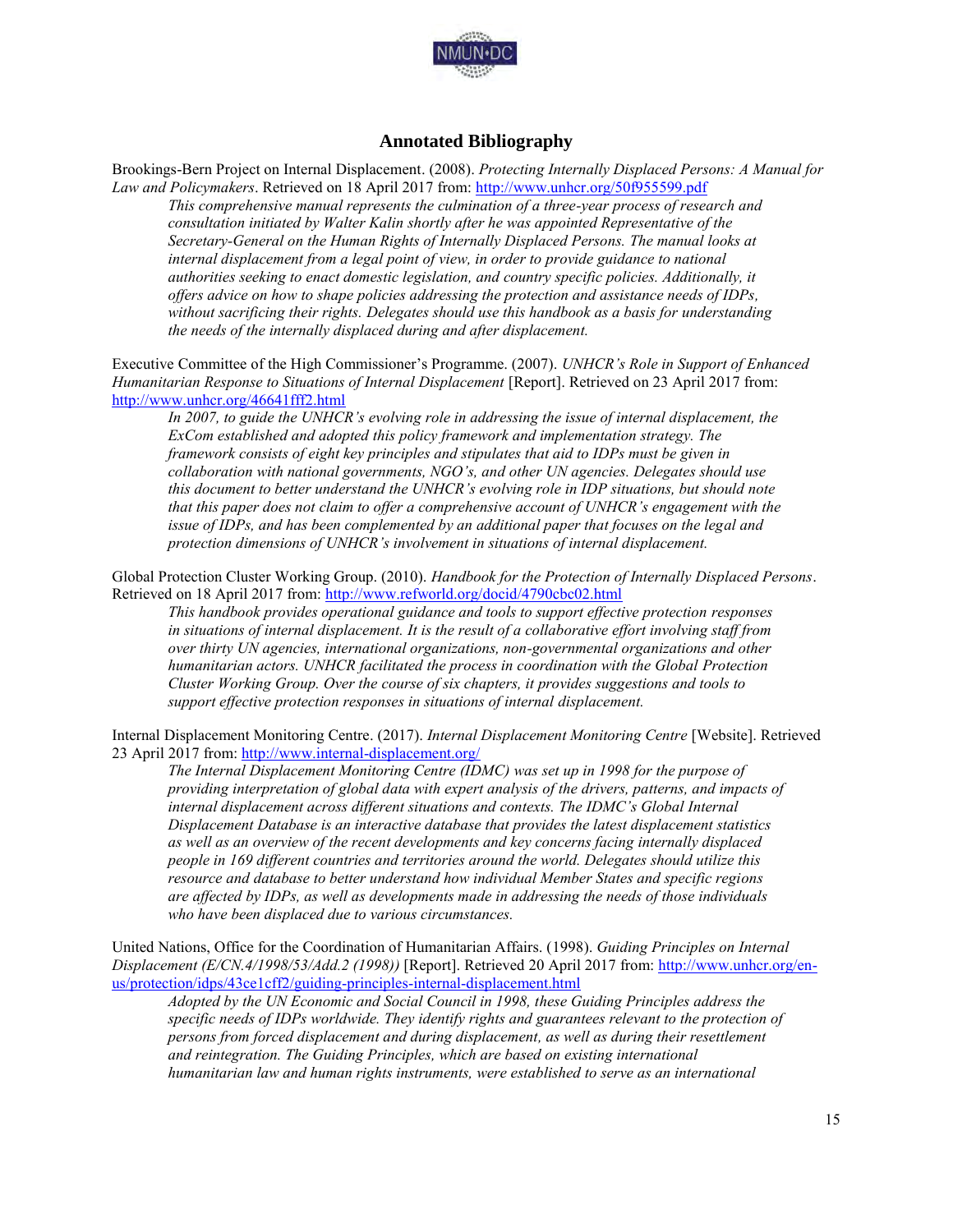

*standard, and should be consulted when working to address issues related to internally displaced persons.* 

## **Bibliography**

African Union. (2009). *African Union Convention for the Protection and Assistance of Internally Displaced Persons in Africa (Kampala Convention).* Retrieved 22 April 2017 from:<http://www.refworld.org/docid/4ae572d82.html>

Bilak, A., et al. (2016). 2016 Global Report on Internal Displacement. *Internal Displacement Monitoring Centre.* Retrieved on 10 May 2017 from: [http://www.internal-displacement.org./assets/publications/2016/2016-global](http://www.internal-displacement.org./assets/publications/2016/2016-global-report-internal-displacement-IDMC.pdf)[report-internal-displacement-IDMC.pdf](http://www.internal-displacement.org./assets/publications/2016/2016-global-report-internal-displacement-IDMC.pdf)

Brookings-Bern Project on Internal Displacement. (2008). *Protecting Internally Displaced Persons: A Manual for Law and Policymakers*. Retrieved on 18 April 2017 from:<http://www.unhcr.org/50f955599.pdf>

Executive Committee of the High Commissioner's Programme. (2007). *The Protection of Internally Displaced Persons and the Role of UNHCR* [Report]. Retrieved 23 April 2017 from<http://www.unhcr.org/excom/EXCOM/45dd5a712.pdf>

Executive Committee of the High Commissioner's Programme. (2007). *UNHCR's Role in Support of Enhanced Humanitarian Response to Situations of Internal Displacement* [Report]. Retrieved on 23 April 2017 from: <http://www.unhcr.org/46641fff2.html>

Golda, A. (2009). Use of housing vouchers in Georgia. *Forced Migration Review, University of Oxford*. Retrieved on 11 June 2017 from: [http://reliefweb.int/sites/reliefweb.int/files/resources/22E54739A701A9F9852576270071F717-FMR\\_sep2009.pdf](http://reliefweb.int/sites/reliefweb.int/files/resources/22E54739A701A9F9852576270071F717-FMR_sep2009.pdf)

Global Protection Cluster Working Group. (2010). *Handbook for the Protection of Internally Displaced Persons*. Retrieved on 18 April 2017 from:<http://www.refworld.org/docid/4790cbc02.html>

Gupta, H. (2015). Home Sweet Home: House practices and tools that support durable solutions for urban IDPs, *Internal Displacement Monitoring Centre*. Retrieved on 19 May 2017 from: [http://www.internal](http://www.internal-displacement.org/assets/publications/2015/20150325-global-home-sweet-home/20150325-global-home-sweet-home-en-full-report.pdf)[displacement.org/assets/publications/2015/20150325-global-home-sweet-home/20150325-global-home-sweet](http://www.internal-displacement.org/assets/publications/2015/20150325-global-home-sweet-home/20150325-global-home-sweet-home-en-full-report.pdf)[home-en-full-report.pdf](http://www.internal-displacement.org/assets/publications/2015/20150325-global-home-sweet-home/20150325-global-home-sweet-home-en-full-report.pdf)

IKEA Foundation. (2017). *About Us* [Website]*.* Retrieved on 19 May 2017 from: <https://www.ikeafoundation.org/about-us-circle-prosperity/>

Inter-Agency Standing Committee. (2017). *Internally Displaced Persons* [Website]. Retrieved 22 April 2017 from[: https://interagencystandingcommittee.org/product-categories/internally-displaced-persons-idps](https://interagencystandingcommittee.org/product-categories/internally-displaced-persons-idps) 

Inter-Agency Standing Committee. (2017). *Welcome to the IASC* [Website]. Retrieved 18 July 2017 from: <https://interagencystandingcommittee.org/>

Internal Displacement Monitoring Centre. (2014)*. The Kampala Convention two years on: time to turn theory into practice*. Retrieved on 11 June 2017 from: [http://www.internal-displacement.org/sub-saharan-africa/kampala](http://www.internal-displacement.org/sub-saharan-africa/kampala-convention/)[convention/](http://www.internal-displacement.org/sub-saharan-africa/kampala-convention/)

Internal Displacement Monitoring Centre. (2015). *Leaving no one behind: Internal displacement and the 2030 agenda for sustainable development.* Retrieved on 5 July 2017 from: [http://internal](http://internal-displacement.org/assets/publications/2015/201509-Leaving-no-one-behind-en/201509-global-leaving-no-one-behind-en.pdf)[displacement.org/assets/publications/2015/201509-Leaving-no-one-behind-en/201509-global-leaving-no-one](http://internal-displacement.org/assets/publications/2015/201509-Leaving-no-one-behind-en/201509-global-leaving-no-one-behind-en.pdf)[behind-en.pdf](http://internal-displacement.org/assets/publications/2015/201509-Leaving-no-one-behind-en/201509-global-leaving-no-one-behind-en.pdf)

Internal Displacement Monitoring Centre. (2017). *Internal Displacement Monitoring Centre* [Website]. Retrieved 23 April 2017 from:<http://www.internal-displacement.org/>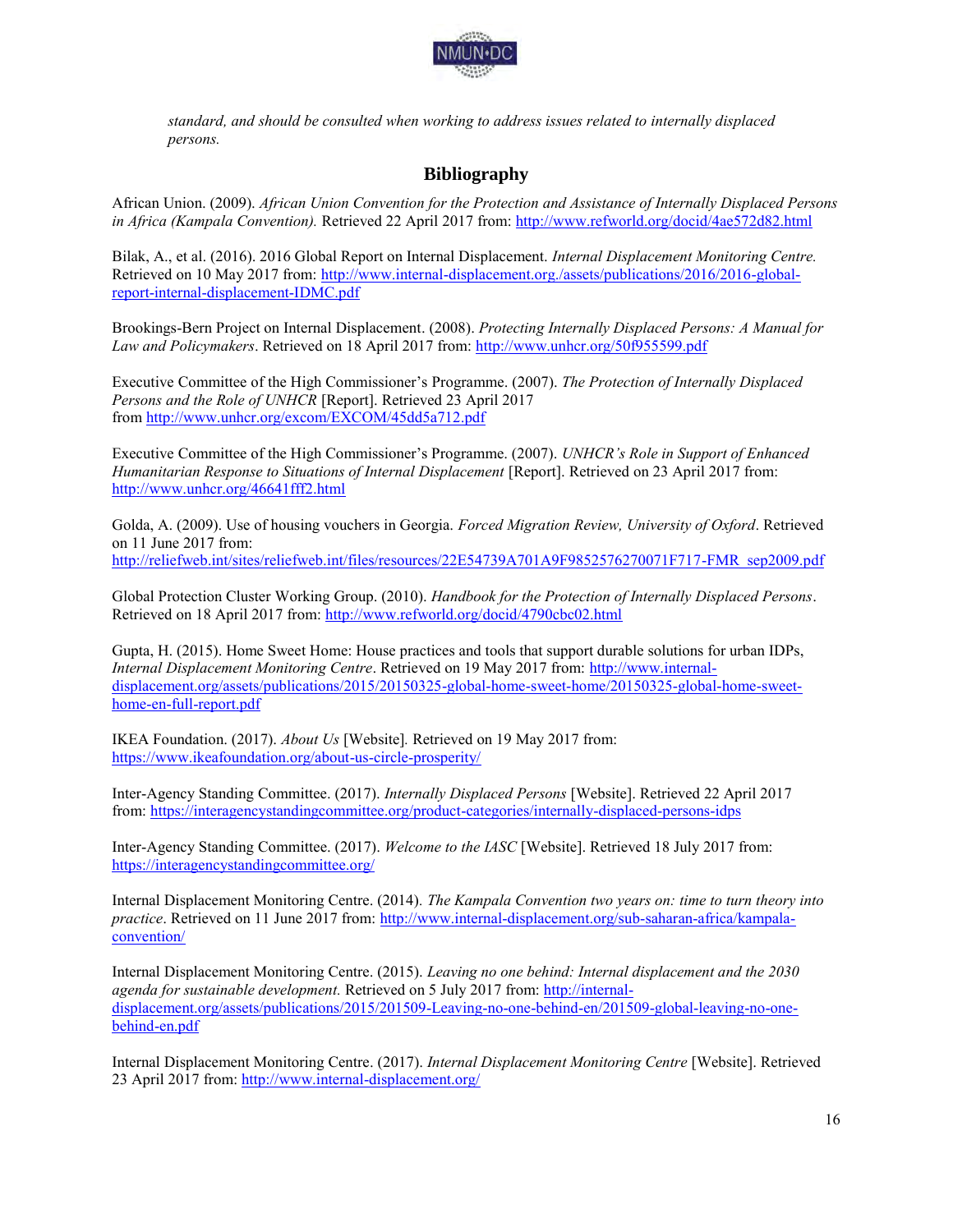

Office of the United Nations High Commissioner for Refugees. (2007). *UNHCR's Role in Support of an Enhanced Humanitarian Response to Situations of Internal Displacement. Policy Framework and Implementation Strategy*  [Report]. Retrieved 20 April 2017 from:<http://www.refworld.org/docid/4693775c2.html>

Office of the United Nations High Commissioner for Refugees. (2009). *Global Appeal 2008-2009*  [Report]. Retrieved 21 April 2017 from:<http://www.unhcr.org/4a2fc08c6.pdf>

Office of the United Nations High Commissioner for Refugees. (2017). *Emergency Handbook*. Retrieved on 19 May 2017 from:<https://emergency.unhcr.org/entry/60992/shelter-cluster-iasc>

Office of the United Nations High Commissioner for Refugees. (2017). *Global Appeal 2017 Update* [Report]. Retrieved 21 April 2017 from[: http://reporting.unhcr.org/sites/default/files/ga2017/pdf/GA\\_2017%20Update%20Eng\\_Book\\_low-res.pdf](http://reporting.unhcr.org/sites/default/files/ga2017/pdf/GA_2017%20Update%20Eng_Book_low-res.pdf)

Office of the United Nations High Commissioner for Refugees. (2017). *Internally Displaced People* [Website] Retrieved 23 April 2017 from:<http://www.unhcr.org/en-us/internally-displaced-people.html>

Office of the United Nations High Commissioner for Human Rights. (2017). *Introduction to the mandate of the Special Rapporteur on the Human Rights of Internally Displaced Persons (IDPs)* [Website]. Retrieved on 13 June 2017 from:<http://www.ohchr.org/EN/Issues/IDPersons/Pages/Mandate.aspx>

United Nations, Economic and Social Council. (2017). *Evaluation of the Office of the United Nations High Commissioner for Refugees (E/AC.51/2017/2)* [Report]. Retrieved 20 April 2017 from[: http://undocs.org/E/AC.51/2017/2](http://undocs.org/E/AC.51/2017/2) 

United Nations, General Assembly. (2016). *New York Declaration on Refugees and Migrants.* Retrieved on 14 May 2017 from:<http://www.unhcr.org/57e4f6504.pdf>

United Nations, General Assembly, Third session. (1948). *Universal Declaration of Human Rights* (*A/RES/217 A (III).* Retrieved 18 April 2017 from:<http://www.un.org/en/documents/udhr/>

United Nations, General Assembly, Seventy-first session. (2016). *New Urban Agenda (A/RES/71/256)* [Report]. Retrieved on 10 May 2017 from:<https://undocs.org/A/RES/71/256>

United Nations, Office for the Coordination of Humanitarian Affairs. (1998). *Guiding Principles on Internal Displacement (E/CN.4/1998/53/Add.2 (1998))* [Report]. Retrieved 20 April 2017 from: [http://www.unhcr.org/en](http://www.unhcr.org/en-us/protection/idps/43ce1cff2/guiding-principles-internal-displacement.html)[us/protection/idps/43ce1cff2/guiding-principles-internal-displacement.html](http://www.unhcr.org/en-us/protection/idps/43ce1cff2/guiding-principles-internal-displacement.html)

United Nations, Office for Coordination of Humanitarian Affairs. (2017). *Syrian Arab Republic* [Website]. Retrieved 20 April 2017 from:<http://www.unocha.org/syria>

United Nations, Security Council. (2017). *Report of the Secretary General on the protection of civilians in armed conflict (S/2017/414)* [Report]. Retrieved on 13 May 2017 from:<http://undocs.org/S/2017/414>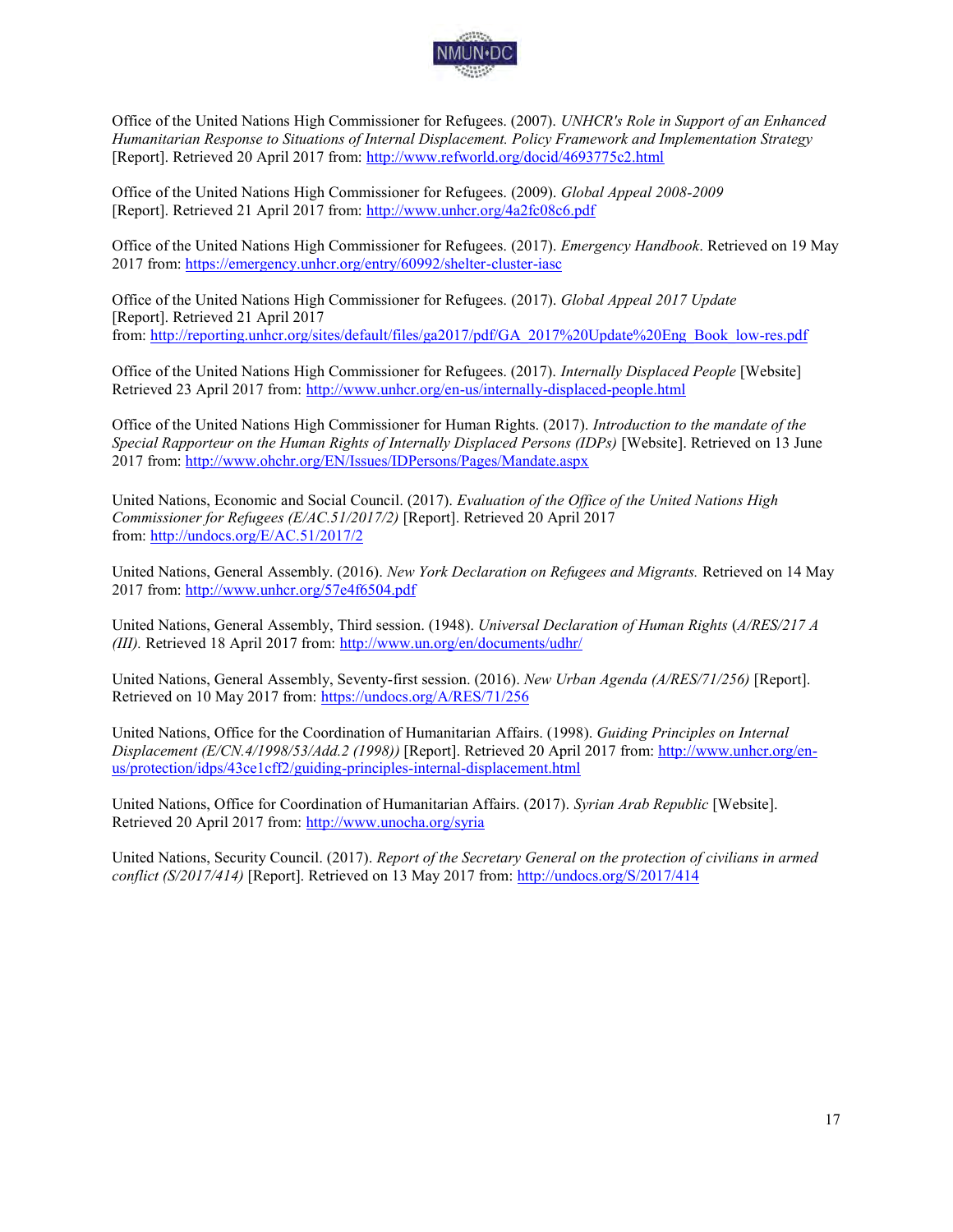

## **II. Improving Housing and Food Security for Urban Refugees**

*"As I walked through the detention center, I realized, these people were invisible. No one knew they were there, except their community members. In a humanitarian system that focuses on camps, urban refugees are often overlooked."*<sup>149</sup>

#### *Introduction*

In 2015, the Office of the United Nations (UN) High Commissioner for Refugees (UNHCR) reported that there was an estimated 65.3 million people forcibly displaced worldwide.<sup>150</sup> Of the 65.3 million, the UNHCR classified 21.3 million as refugees.<sup>151</sup> Among all refugees, there exists a constantly increasing sub-set called urban refugees.<sup>152</sup> Urban refugees are refugees that flee to urban areas for greater opportunity instead of residing in large refugee camps.<sup>153</sup> Currently, the UNHCR reports that over 60% of the world's refugees and 80% of the world's internally displaced population live in urban areas.<sup>154</sup> This particular group is faced with specific challenges that come with living in already, sometimes overly, populated areas.<sup>155</sup> Though the issues of employment, exploitation, and legal discrimination remain concerns facing urban refugees, other more direct issues, such as the access to safe housing and food security, must also be addressed.<sup>156</sup> Organizations such as the UNHCR, the UN Human Settlements Programme, civil society organizations, and the international community have actively attempted to address these issues through international declarations and collaborative efforts.<sup>157</sup> Nonetheless, urban refugees still struggle to have their basic human rights recognized and met by local authorities.<sup>158</sup> The following guide will provide greater insight into how the international community can improve urban refugees' access to housing and food through an evaluation of international laws, an assessment of on-going partnerships, and an overview of current operations.

#### *International and Regional Framework*

The UN and its many agencies have created international laws, declarations, and treaties that focus on the protection of refugees.<sup>159</sup> Among the most fundamental international conventions and declarations is the *Universal Declaration of Human Rights* (UDHR) (1946), adopted by the General Assembly.<sup>160</sup> Though refugees are not explicitly referenced within the UDHR, this document states that everyone is entitled to life, liberty, and security.<sup>161</sup> In particular, Article 25 specifies certain necessities, such as food and security, as rights shared by everyone and most importantly are the responsibility of all Member States to promote and protect.<sup>162</sup> Moreover, the 1951 *Convention Relating to the Status of Refugees* was established to provide specific protections to refugees that were not specifically referenced in the UDHR.<sup>163</sup> The Convention addresses the right to housing and asylum for refugees in Article 21.<sup>164</sup> In order to strengthen the effectiveness and reach of the Convention, the 1967 Protocol was created so that provisions of the Convention would not be restrained by geographical boundaries.<sup>165</sup> Though the Convention and the Protocol go into great detail about the protection of refugees and other potential issues that refugees may

 $\overline{a}$ 

 $^{164}$  Ibid.

<sup>149</sup> Urban Refugees, *Our Story*, 2015.

<sup>150</sup> UNHCR, *Figures at a Glance*, 2017.

<sup>151</sup> Ibid.

<sup>152</sup> Urban Refugees, *UrbanRefugees.org*, 2015.

<sup>153</sup> UNHCR, *Urban Refugees*, 2017; Urban Refugees, *UrbanRefugees.org*, 2015.

<sup>154</sup> UNHCR, *Urban Refugees*, 2017.

 $155$  Ibid.

<sup>156</sup> UNHCR, *Urban Refugees*, 2017; UNHCR, *Alternatives to Camps*, 2017; Rise Against Hunger, *Food Relief en Route to Syrian Refugees*, 2017.

<sup>157</sup> UNHCR, *Urban Refugees*, 2017; UN Addressing Large Movements of Refugees and Migrants, *New York Declaration*, 2016. <sup>158</sup> UNHCR, *Urban Refugees*, 2017.

<sup>159</sup> UN DPI, *Uphold International Law*, 2016*.*

<sup>160</sup> UN General Assembly, *Universal Declaration of Human Rights (A/RES/217 A (III))*, 1948.

 $^{161}$  Ibid.

<sup>162</sup> Ibid.

<sup>163</sup> *Convention Relating to the Status of Refugees*, 1951.

 $165$ Ibid.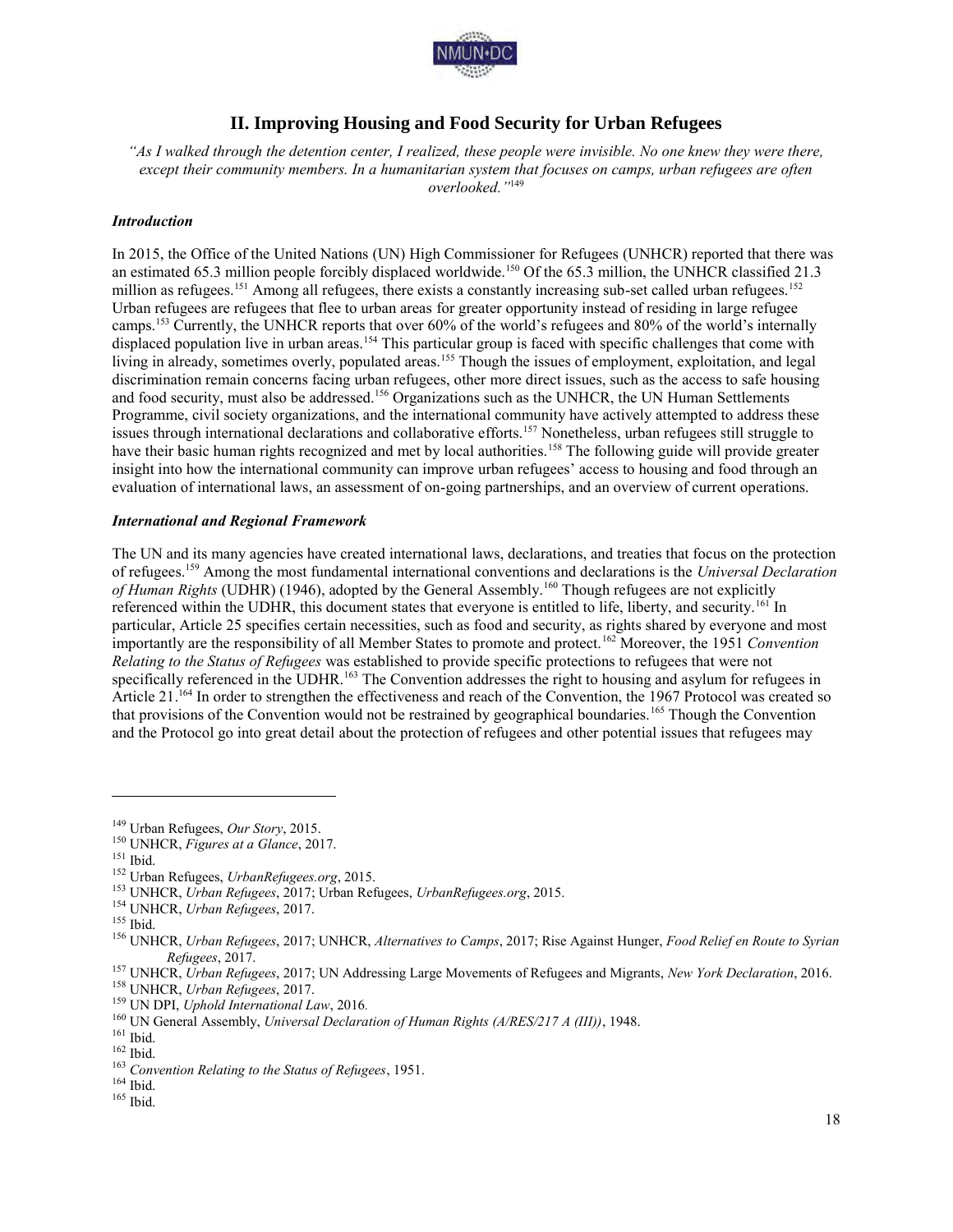

face, such as ration provisions, access to education, and education of refugees, the Convention does not mention providing or strengthening access to food even in times of emergency.<sup>166</sup>

Through the sustainable development goals (SDGs), established by the *2030 Agenda for Sustainable Development* (2015), the international community committed itself to providing food and homes to refugees.<sup>167</sup> In particular, food security is highlighted in goal two, "end hunger, achieve food security and improved nutrition and promote sustainable agriculture," which the UN hopes to achieve by 2030.<sup>168</sup> Goal 11, "make cities and human settlements inclusive, safe, resilient and sustainable," focuses on providing access to safe, affordable, and adequate housing.<sup>169</sup> In 2016, the General Assembly adopted the *New York Declaration for Refugees and Migrants.<sup>170</sup>* Through this new declaration, the UN recognized a shift in refugee housing from the traditional camps to refugees living in urban settings.<sup>171</sup> This declaration noted that 60% of refugees currently live in urban dwellings.<sup>172</sup> Additionally, the document renews the international community's commitment to addressing the needs of refugees including access to adequate food, housing, education, and security.<sup>173</sup> Among those commitments, food security and housing are addressed in operative clause 80 with the General Assembly expressing its commitment to providing humanitarian aid.<sup>174</sup> Additionally, the Declaration calls for a comprehensive response framework to be developed to respond to the needs of refugees and to be carried out by UNHCR.<sup>175</sup> This comprehensive framework is the UN's response to the growing needs and demands of refugees internationally.<sup>176</sup>

#### *Role of the International System*

The UN organization tasked with addressing the needs of refugees is UNHCR*.* <sup>177</sup> UNHCR focuses its work through several core principles, which are: protection, diversity, equity, access, and sustainability.<sup>178</sup> UNHCR's mission regarding urban refugees dates back to the late 1990's with their *Comprehensive Policy on Urban Refugees*  (1997).<sup>179</sup> Through this policy, a needs assessment was performed which included the following areas: health, food security, risk of sexual violence, access to shelter, sanitation, and education.<sup>180</sup> This allowed UNHCR to better understand the specific needs of urban refugees, and in turn allowed them to better equip themselves to assist refugees in these areas.<sup>181</sup> Today, UNHCR works in a wide variety of areas, including on projects targeted at the education of urban refugee groups so as to maximize their skills, productivity, and experience.<sup>182</sup> Likewise, UNHCR recognizes the importance of housing for refugees to succeed in their new communities, as well as the need for security, self-sufficiency, and a certain level of dignity.<sup>183</sup> To ensure urban refugees have access to secure housing and food, UNHCR focuses on engaging refugees in livelihood activities to further their engagement within their communities and their own self-reliance.<sup>184</sup> As noted within the *Global Strategy for Livelihoods: A UNHCR Strategy 2014-2018*, by improving the livelihoods of urban refugees, they are able to increase their own revenue stream in a more sustainable way.<sup>185</sup> The basis for the strategy comes from the *UNHCR Policy on Refugee Protection and* 

<sup>166</sup> *Convention Relating to the Status of Refugees*, 1951.

<sup>167</sup> UN DPI, *Sustainable Development Goals*, 2017.

<sup>168</sup> UN General Assembly, *Transforming our world: the 2030 Agenda for Sustainable Development (A/RES/70/1)*, 2015.

<sup>169</sup> Ibid.

<sup>170</sup> UN Addressing Large Movements of Refugees and Migrants, *New York Declaration*, 2016.

<sup>171</sup> UN General Assembly, *New York Declaration for Refugees and Migrants (A/71/L.1)*, 2016, p.14.

 $172$  Ibid.

<sup>173</sup> Ibid, p.15.

<sup>174</sup> Ibid, p.15.

<sup>175</sup> Ibid, p.16.

 $176$  Ibid.

<sup>177</sup> UNHCR, *The 1951 Refugee Convention*.

<sup>178</sup> UNHCR, *Livelihoods*, 2017.

<sup>179</sup> UNHCR, *UNHCR Comprehensive Policy on Urban Refugees*, 1997, p. 16; UNHCR, *UNHCR's Global Needs Assessment Pilot Shows Gaps*, 2008.

<sup>180</sup> Ibid.

<sup>181</sup> Ibid.

<sup>182</sup> UNHCR, *Urban Refugees*, 2017.

<sup>183</sup> UNHCR, *Shelter*, 2017.

<sup>184</sup> UNHCR, *Global Strategy for Livelihoods: A UNHCR Strategy 2014-2018*, 2014. p. 7.

 $^{\rm 185}$  Ibid.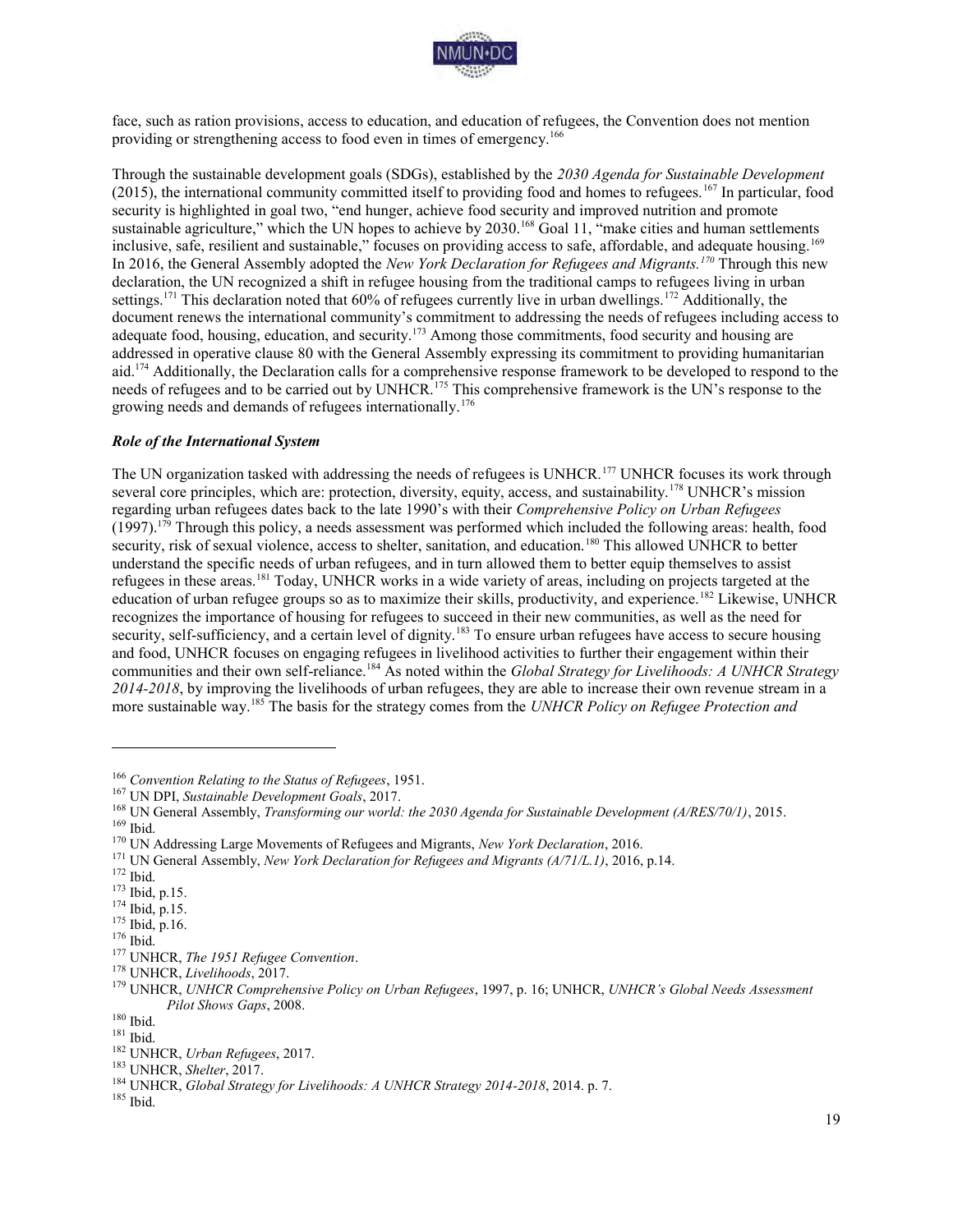

*Solutions in Urban Areas* created in September 2009.<sup>186</sup> The strategy has four objectives: (1) Promote a right to work; (2) Enable people to protect and secure their money-making assets; (3) Develop and promote ways to help individuals' self-reliance in their personal economic situations; and (4) Improve planning, learning, and practice on ways to identify personal livelihoods and their ability to help people be more self-reliant.<sup>187</sup> Another similar policy is the *UNHCR Policy on Alternatives to Camps* (2014), which was established to serve as a directive for UNHCR staff assisting refugees in urban settings, and addresses similar needs that are unique to this group of refugees.<sup>188</sup>

In 2017, the General Assembly adopted the *New Urban Agenda* through resolution 71/256.<sup>189</sup> This resolution outlines the commitment of the General Assembly to sustainable urban development and the inclusion of all peoples in urban and human settlements.<sup>190</sup> Like the UNHCR, the General Assembly addresses the importance of livelihoods and employment in order to increase self-reliance amongst refugees.<sup>191</sup> Also, the resolution highlights support for sustainable infrastructure development to lead to more affordable housing options for individuals within urban areas.<sup>192</sup> Lastly, the resolution highlights the General Assembly's commitment to food security and the resilience of communities to provide food during disasters through better sustainable planning.<sup>193</sup>

The needs of urban refugees internationally are addressed by a number of non-governmental organizations (NGO); one in particularly is Urban Refugees. Urban Refugees' mission is to help the international community assess the needs of urban refugees and find new ways to support them.<sup>194</sup> Urban Refugees works directly with refugees through 80 organizations and support groups in over 40 Member States.<sup>195</sup> One new innovation in their attempts to address the needs of urban refugee is the "Incubator," a six-month training program used to train refugee organizations.<sup>196</sup> The program focuses on project management, fundraising, communication with media and on social networks, and relationship-building with NGOs, so that organizations are better equipped to handle the needs of urban refugees.<sup>197</sup> The pilot program was launched in Malaysia with an Afghan Community Centre, and yielded a major increase of the organization's budget and the creation of four new programs that allowed the community center to increase their services to over 600 urban refugees.<sup>198</sup> Currently, Urban Refugees is connected with organizations that are mostly centered within the Middle East and Africa, although projects are also underway in other geographical areas.<sup>199</sup> Asylum Access is another internationally focused NGO addressing the needs of refugees.<sup>200</sup> Asylum Access attempts to increase the self-reliance of urban refugees by equipping them with skills and the initial support to establish themselves within their new communities.<sup>201</sup> Asylum Access has assisted individuals with filling out the necessary permits to be classified as refugees in their new country of residence in hopes of gaining employment and assistance for food and housing.<sup>202</sup>

#### *Case Study: Thessaloniki, Greece*

The Norwegian Refugee Council (NRC) requested to review the refugee housing situation in the city Thessaloniki, Greece in order to start an urban housing program for the most vulnerable refugees in Greece.<sup>203</sup> The evaluation of

<sup>186</sup> UNHCR, *UNHCR Policy on Refugee Protection and Solutions in Urban Areas*, 2009, p. 2.

<sup>187</sup> UNHCR, *Global Strategy for Livelihoods: A UNHCR Strategy 2014-2018*, 2014, p. 4.

<sup>188</sup> UNHCR, *UNHCR Policy on Alternatives to Camps*, 2014, p. 3.

<sup>189</sup> UN General Assembly, *New Urban Agenda (A/RES/71/256)*, 2017.

<sup>190</sup> Ibid, p. 3.

<sup>191</sup> Ibid, p. 11.

<sup>192</sup> Ibid, p. 8.

<sup>193</sup> Ibid, p. 13.

<sup>194</sup> Urban Refugees, *Our Story*, 2015.

<sup>195</sup> Urban Refugees, *The Incubator*, 2017.

<sup>196</sup> Ibid.

<sup>197</sup> Urban Refugees, *Incubator Program*, 2017.

<sup>198</sup> Urban Refugees, *The Incubator*, 2017.

<sup>199</sup> Urban Refugee, *The NGO Network*, 2017.

<sup>200</sup> Asylum Access, *Our Story*, 2014.

<sup>201</sup> Asylum Access, *Forging a New Path for Urban Refugees*, 2012.

<sup>202</sup> Ibid.

<sup>203</sup> ETC, *Study on Adequate Urban Housing for Refugees*, 2016, p. 6; NRC, *Study on Adequate Urban Housing for Refugees in Thessaloniki*, 2016.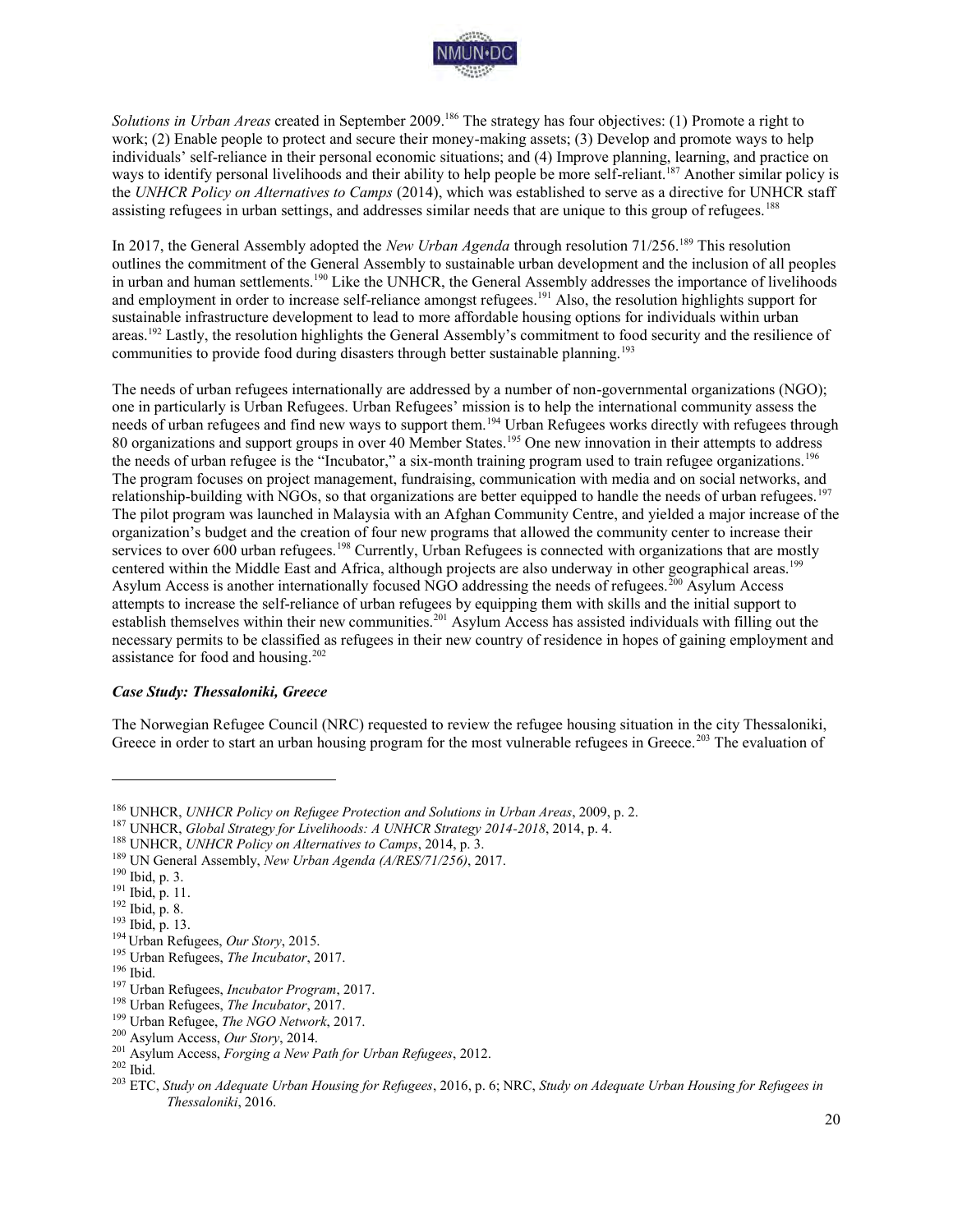

the city's capacity to handle refugees came as a result of the Grecian border closing in March 2016.<sup>204</sup> Since the border closing, the majority of the housing projects in the city have been funded by UNHCR.<sup>205</sup> The migration of refugees is not a new event to the city of Thessaloniki, however, the city was heavily affected by the recession that plagued the entire country and housing developments suffered.<sup>206</sup> One of the major development, funded by UNHCR, was a large scale housing project, where hotels were rented out to large groups and families, in order to keep them in the same area.<sup>207</sup> Despite being able to secure shelter, the project faced limitations, including the lack of access to medical resources and a disconnection regarding urban centers, which help integrate individuals into new communities.<sup>208</sup>

Within this study, UNHCR also partnered with the Municipality of Thessaloniki to help with local legal matters associated with providing aid to refugees.<sup>209</sup> Through the partnership with UNHCR the Municipality of Thessaloniki has been able to regulate the cost of apartments and hotels used for temporary housing by providing tax incentives to the owners that would rent to refugees.<sup>210</sup> Through this project, housing for refugees in the city improved, but food security remained a concern.<sup>211</sup> Many of the housing accommodations lacked appropriate cooking facilities.<sup>212</sup> Kilkis, a small city in the northern part of the Thessaloniki metro area, set up food vouchers to address this issue.<sup>213</sup> However, the vouchers issued could not be used at major supermarkets, only in local shops.<sup>214</sup> As a recommendation, the NRC suggested a checklist of needs for refugees in the area.<sup>215</sup> Among those needs, food and cash vouchers were listed, as well as housing and shelter that provided adequate space and protection from the elements.<sup>216</sup>

#### *Conclusion*

Improving housing and food security for urban refugees is an issue that is important to UNHCR. In order to address the specific needs of urban refugees a great deal of financial support is still required, in addition to an increased focus on partnerships, particularly between the UNHCR and organizations already working with urban refugees.<sup>217</sup> Organizations working on the ground like the Urban Refugees and Asylum Access consistently strive to address the everyday issues facing urban refugees, including meeting their basic needs.<sup>218</sup> Though some issues faced by urban refugees can be addressed through state policies, local governments may need help in making the transition to more refugee-friendly policies as seen in Thessaloniki, Greece.<sup>219</sup> UNHCR must continue to work diligently with their partners and Member States to help urban refugees have access to the resources they need in order to become more self-reliant.<sup>220</sup>

### **Annotated Bibliography**

*Convention Relating to the Status of Refugees.* (1951). Retrieved 21 April 2017 from: <http://www.unhcr.org/3b66c2aa10.html>

<sup>205</sup> Ibid.

- <sup>206</sup> Ibid, pp. 6-7.
- <sup>207</sup> Ibid, p. 13.
- <sup>208</sup> Ibid.
- <sup>209</sup> Ibid, p. 16.
- <sup>210</sup> Ibid, p. 17.
- $211$  Ibid.
- <sup>212</sup> Ibid, p. 18.

<sup>204</sup> ETC, *Study on Adequate Urban Housing for Refugees*, 2016, p. 6.

<sup>213</sup> Ibid, p. 19. <sup>214</sup> Ibid.

<sup>215</sup> Ibid, p. 39.

<sup>216</sup> Ibid.

<sup>217</sup> UNHCR, *Third Committee of the General Assembly, 70th Session (New York, November 3) United Nations High Commissioner for Refugees António Guterres' statement on questions relating to refugees, returnees and displaced persons*, 2015.

<sup>218</sup> Asylum Access, *Our Story*, 2014; Urban Refugees, *Our Story*, 2015.

<sup>219</sup> Asylum Access, *What are Refugee Rights*, 2014.

<sup>220</sup> UNHCR, *Urban Refugees*, 2017.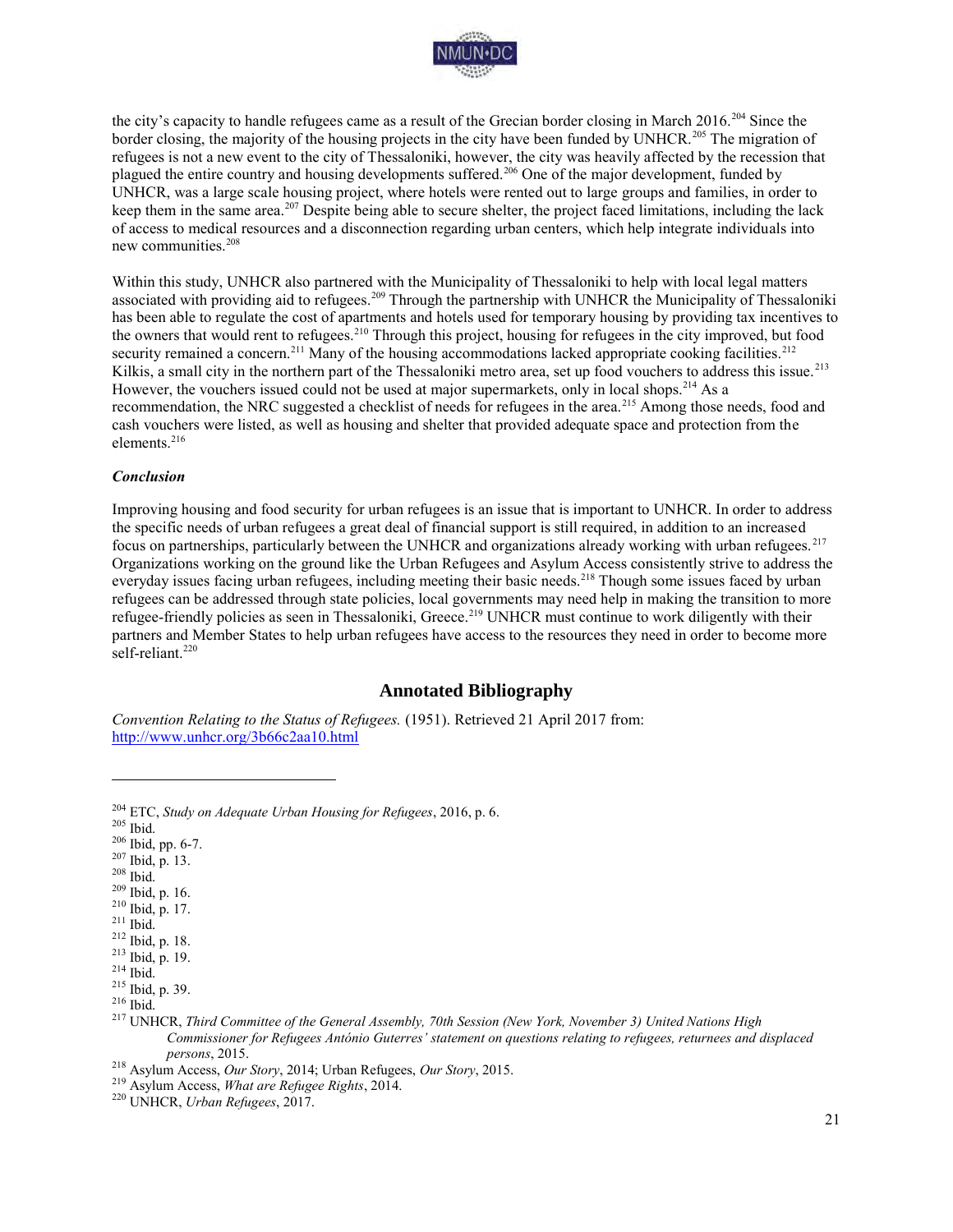

*The Convention Relating to the Status of Refugees is the oldest document concerning the rights of the refugees internationally. Like the Universal Declaration of Human Rights, this convention outlines the most basic rights that are awarded to individuals who have been forced to flee their country of origin. It focuses on the specific rights and protections awarded to refugees. More importantly, the Convention addresses the protections that should be awarded to this specific group of people but housing is explicitly noted in Article 21.* 

ETC. (2016). *Study on Adequate Urban Housing for Refugees*. Retrieved 12 May 2017 from: [https://www.nrc.no/globalassets/pdf/reports/adequate-housing-study-report\\_etc\\_18-11-2016\\_final.pdf](https://www.nrc.no/globalassets/pdf/reports/adequate-housing-study-report_etc_18-11-2016_final.pdf)

*The Study on Adequate Urban Housing is an interesting case study that gives detailed insight into a large scale refugee support operation. This case study outlines the actions and successes that public collaborations engage in to address the needs of urban refugees. Most importantly, it provides a very clear outline of the needs of urban refugees that delegates should be mindful of when addressing this topic. Lastly, the study highlights that the issue is more complex than just providing refugees with housing and food, but the need to empower refugees to create those opportunities for themselves to become sustainable.* 

Office of the United Nations High Commissioner for Refugees. (2017). *Urban Refugees* [Website]. Retrieved 21 April 2017 from:<http://www.unhcr.org/en-us/urban-refugees.html>

*Urban refugees are the largest growing classification of refugees internationally. For that reason, the needs of refugees have changed and thus the way organizations, such as the UNHCR, deliver their services has also adapted. This source provides the background information identifying urban refugees and a primary start for delegates looking to explore more information about urban refugees. Additional resources that can be found from this site include information on shelter operations and related news articles about urban refugees.* 

United Nations, General Assembly, Seventy-first session. (2016). *New York Declaration for Refugees and Migrants (A/71/L.1)*. Retrieved 23 April 2017 from:<http://undocs.org/A/71/L.1>

*The New York Declaration was adopted by the General Assembly in 2016. This declaration addresses the issues surrounding the rights and protections of refugees internationally. Unlike previous documents, this source focuses on the positives of integrating refugees into their new communities. The emphasis on local communities helping refugees shows an international understanding and recognition that the large numbers of refugees living in urban areas can cause an increase burden on local populations. Specifically, it outlines a plan of action to help provide humanitarian assistance to those groups of people.* 

Urban Refugees. (2017). *UrbanRefugees.Org* [Website]. Retrieved 21 April 2017 from:<http://urban-refugees.org/> *UrbanRefugees.org is an international NGO that focuses on urban refugees. This source will give delegates an insight into current projects regarding Urban Refugees and the groups supported by this particular NGO. This NGO has projects like the aforementioned Incubator project all around the world and provides services that assist urban refugees directly and the organizations that support refugees. Delegates can also find other NGOs that assist urban refugees from this source as they continue to research ways to help address issues of urban refugees.* 

## **Bibliography**

Asylum Access. (2012). *Forging a New Path for Urban Refugees* [Website]. Retrieved 13 June 2017 from: <http://asylumaccess.org/forging-new-path-urban-refugees/>

Asylum Access. (2014). *Asylum Access* [Website]. Retrieved 13 June 2017 from: <http://asylumaccess.org/about/story/>

Asylum Access. (2014). *Our Story* [Website]. Retrieved 13 June 2017 from[: http://asylumaccess.org/about/story/](http://asylumaccess.org/about/story/) 

Asylum Access. (2014). *What are Refugee Rights?* [Website]. Retrieved 18 June 2017 from: <http://asylumaccess.org/approach/refugee-rights/>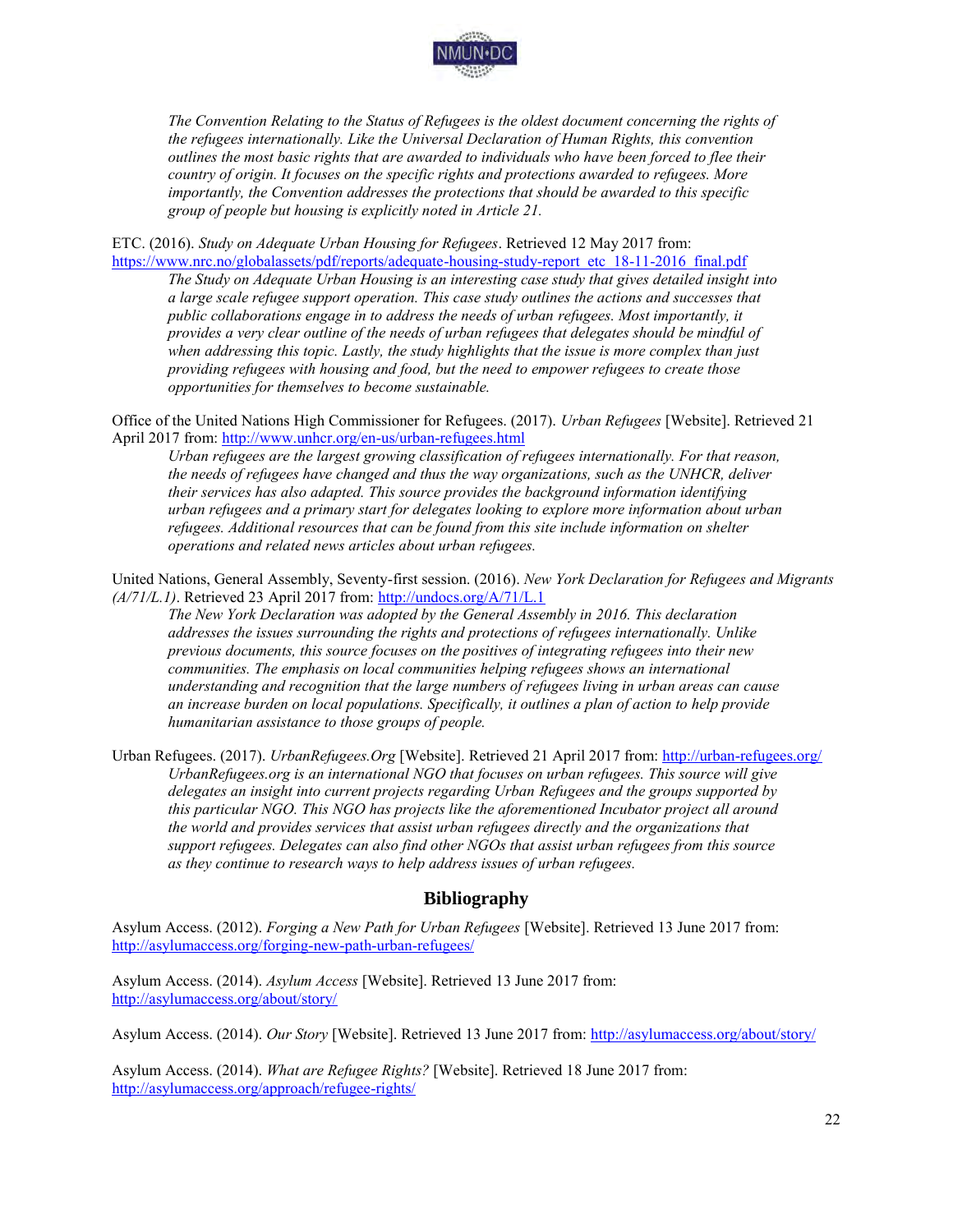

*Convention Relating to the Status of Refugees.* (1951). Retrieved 21 April 2017 from: <http://www.unhcr.org/3b66c2aa10.html>

ETC. (2016). *Study on Adequate Urban Housing for Refugees*. Retrieved 12 May 2017 from: https://www.nrc.no/globalassets/pdf/reports/adequate-housing-study-report\_etc\_18-11-2016\_final.pdf

Norwegian Refugee Council. (2016). *Study on Adequate Urban Housing for Refugees in Thessaloniki* [Website]. Retrieved 18 June 2017 from: [https://www.nrc.no/resources/reports/study-on-adequate-urban-housing-for-refugees](https://www.nrc.no/resources/reports/study-on-adequate-urban-housing-for-refugees-in-thessaloniki/)[in-thessaloniki/](https://www.nrc.no/resources/reports/study-on-adequate-urban-housing-for-refugees-in-thessaloniki/)

Office of the United Nations High Commissioner for Refugees. (1997). *UNHRC Comprehensive Policy on Urban Refugees* [Report]. Retrieved 20 May 2017 from:<http://www.refworld.org/pdfid/41626fb64.pdf>

Office of the United Nations High Commissioner for Refugees. (2008, 9 October). *UNHCR's Global Needs Assessment Pilot Shows Gaps* [Press Release]. Retrieved 18 July 2017 from:<http://www.unhcr.org/48edc4f72.html>

Office of the United Nations High Commissioner for Refugees. (2009). *UNHCR Comprehensive Policy on Urban Refugees* [Report]. Retrieved 23 April 2016 from:<http://www.refworld.org/pdfid/41626fb64.pdf>

Office of the United Nations High Commissioner for Refugees. (2014). *Global Strategy for Livelihoods: A UNHCR Strategy 2014-2018* [Report]. Retrieved 21 May 2017 from:<http://www.unhcr.org/530f107b6.pdf>

Office of the United Nations High Commissioner for Refugees. (2014). *UNHCR Policy on Alternative to Camps*  [Report]. Retrieved 23 April 2016 from: [http://www.unhcr.org/en-us/protection/statelessness/5422b8f09/unhcr](http://www.unhcr.org/en-us/protection/statelessness/5422b8f09/unhcr-policy-alternatives-camps.html)[policy-alternatives-camps.html](http://www.unhcr.org/en-us/protection/statelessness/5422b8f09/unhcr-policy-alternatives-camps.html) 

Office of the United Nations High Commissioner for Refugees. (2015). *Third Committee of the General Assembly, 70th Session (New York, November 3) United Nations High Commissioner for Refugees António Guterres' statement on questions relating to refugees, returnees and displaced persons* [Website]. Retrieved 18 June 2017 from: [http://www.unhcr.org/en-us/admin/hcspeeches/563a17566/third-committee-general-assembly-70th-session-new](http://www.unhcr.org/en-us/admin/hcspeeches/563a17566/third-committee-general-assembly-70th-session-new-york-november-3-united.html)[york-november-3-united.html](http://www.unhcr.org/en-us/admin/hcspeeches/563a17566/third-committee-general-assembly-70th-session-new-york-november-3-united.html) 

Office of the United Nations High Commissioner for Refugees. (2016). *The Sustainable Development Goals* [Website]. Retrieved 7 July 2017 from:<http://www.unhcr.org/58734d404.pdf>

Office of the United Nations High Commissioner for Refugees. (2017). *Figures at a Glance* [Website]. Retrieved 10 May 2017 from:<http://www.unhcr.org/en-us/figures-at-a-glance.html>

Office of the United Nations High Commissioner for Refugees. (2017). *Livelihoods* [Website]. Retrieved 21 May 2017 from:<http://www.unhcr.org/en-us/figures-at-a-glance.html>

Office of the United Nations High Commissioner for Refugees. (2017). *Shelter* [Website]. Retrieved 21 April 2017 from[: http://www.unhcr.org/en-us/shelter.html](http://www.unhcr.org/en-us/shelter.html) 

Office of the United Nations High Commissioner for Refugees. (2017). *The 1951 Refugee Convention* [Website]. Retrieved 10 May 2017 from:<http://www.unhcr.org/en-us/1951-refugee-convention.html>

Office of the United Nations High Commissioner for Refugees. (2017). *Urban Refugees* [Website]. Retrieved 21 April 2017 from:<http://www.unhcr.org/en-us/urban-refugees.html>

Rise Against Hunger. (2017). *Food Relief en Route to Syrian Refugees* [Website]. Retrieved 12 May 2017 from: <http://www.riseagainsthunger.org/syrian-refugee-relief/>